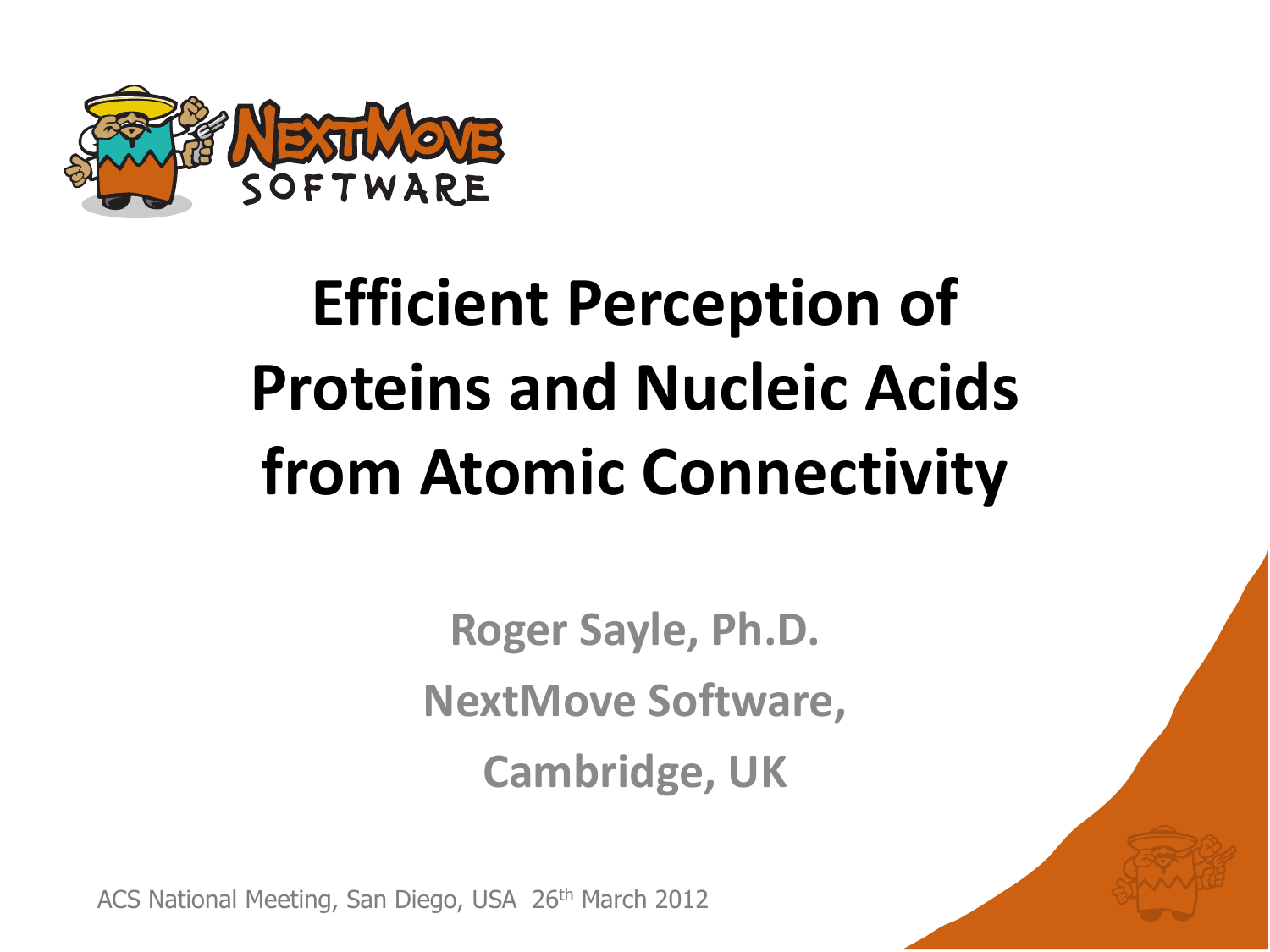#### motivation

- Chemical Structure Normalization/Tautomers.
- IMI Open PHACTS suggest using FDA rules.
- FDA 2007 guidelines on structure registration contains a section on peptides.
- Bridging the gap between cheminformatics (small molecules) and bioinformatics (DNA and protein sequences), peptides pose some interesting technical challenges.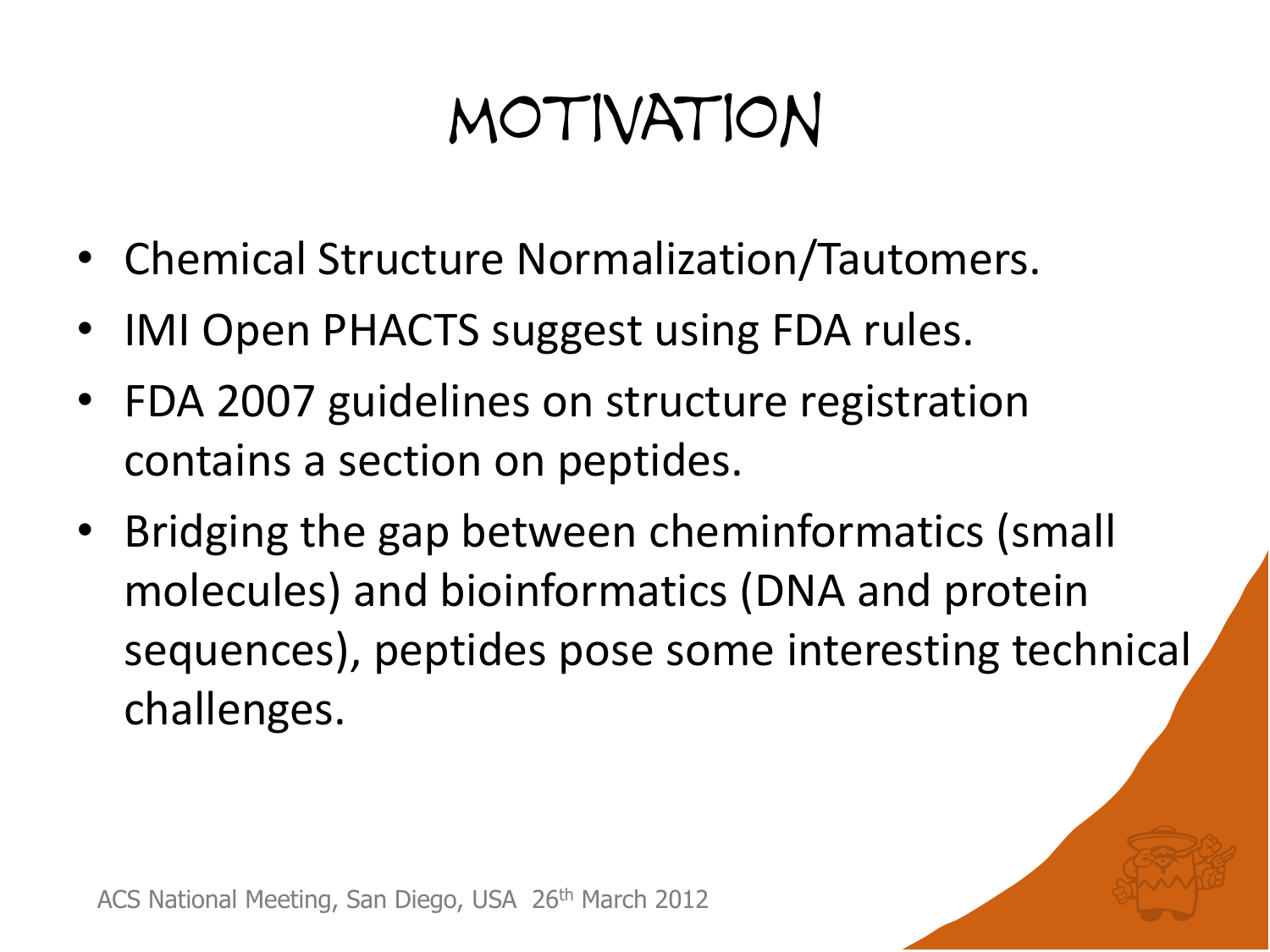#### Depiction of peptides





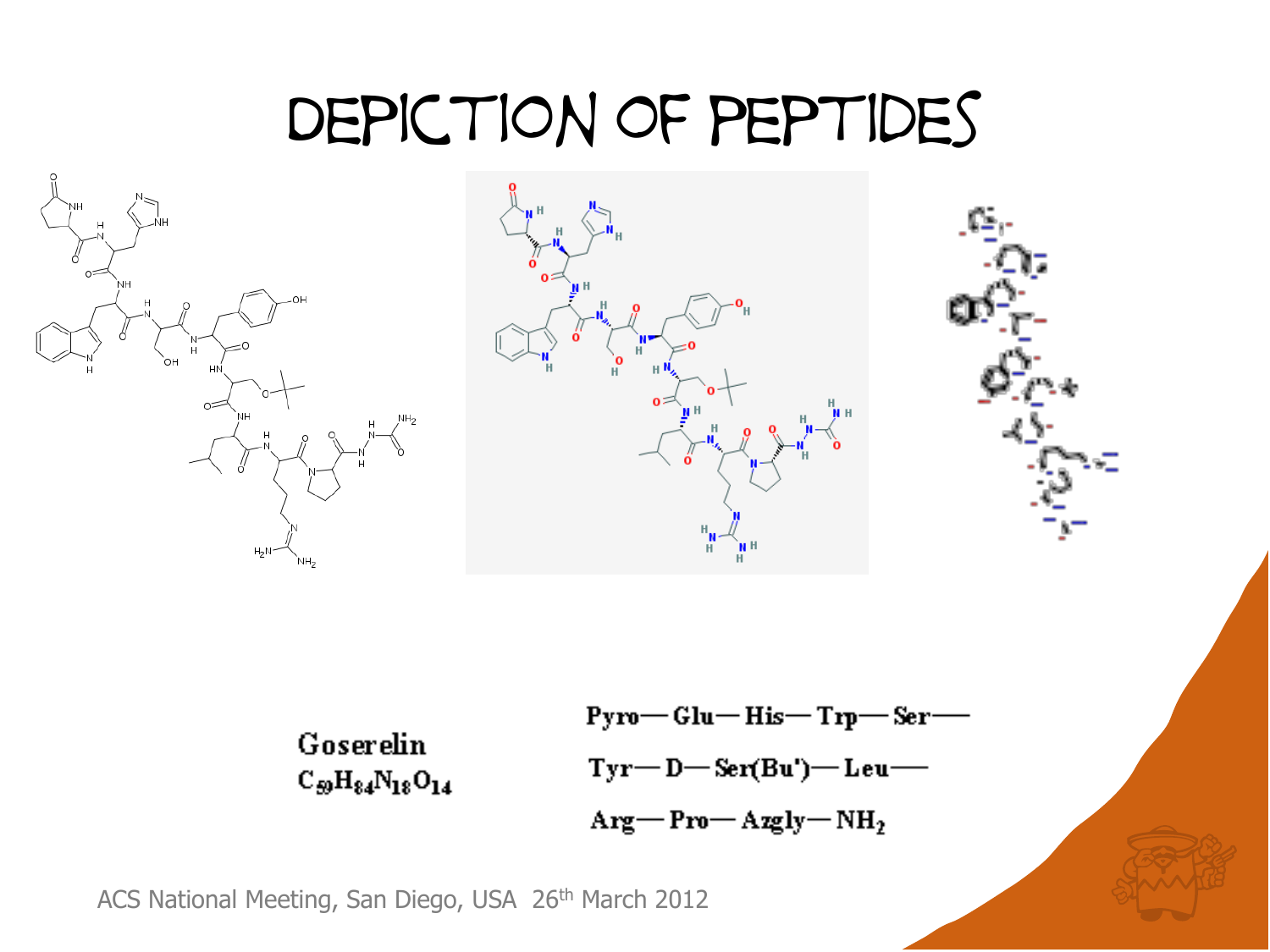#### End Result

CC[C@H](C)[C@H]1C(=O)N[C@H]2CSSC[C@@H](C(=O)N[C@@H](CSSC[C@@H](C(=O)NCC(=O)N[C@H ](C(=O)N[C@H](C(=O)N[C@H](C(=O)N[C@H](C(=O)N[C@H](C(=O)N[C@H](C(=O)N[C@H](C(=O)N  $[CGH]$ (C(=O)N[C@H](C(=O)N[C@H](C(=O)N[C@BH](CSSC[C@H](NC(=O)[C@@H](NC(=O)[C@@H](N C(=O)[C@@H](NC(=O)[C@@H](NC(=O)[C@@H](NC(=O)[C@@H](NC(=O)[C@@H](NC(=O)[C@@H](NC2 =O)CO)CC(C)C)CC3=CC=C(C=C3)O)CCC(=O)N)CC(C)C)CCC(=O)O)CC(=O)N)CC4=CC=C(C=C4)O)C( =O)N[C@@H](CC(=O)N)C(=O)O)C(=O)NCC(=O)N[C@@H](CCC(=O)O)C(=O)N[C@@H](CCCNC(=N)N)C (=O)NCC(=O)N[C@@H](CC5=CC=CC=C5)C(=O)N[C@@H](CC6=CC=CC=C6)C(=O)N[C@@H](CC7=CC=C( C=C7)O)C(=O)N[C@@H]([C@@H](C)O)C(=O)N8CCC[C@H]8C(=O)N[C@@H](CCCCN)C(=O)N[C@@H]([  $C@BH$ ](C)O)C(=O)O)C(C)C)CC(C)C)CC(C)C)CC9=CC=C(C=C9)O)CC(C)C)C)CCC(=O)O)C(C)C)C(C)C)CC(C)C)C2 =CN=CN2)CO)NC(=O)[C@H](CC(C)C)NC(=O)[C@H](CC2=CN=CN2)NC(=O)[C@H](CCC(=O)N)NC(=O)  $[CGH]$ (CC(=O)N)NC(=O)[C@H](C(C)C)NC(=O)[C@H](CC2=CC=CC=C2)N)C(=O)N[C@H](C(=O)N[C@ H](C(=O)N1)CO)[C@@H](C)O)NC(=O)[C@H](CCC(=O)N)NC(=O)[C@H](CCC(=O)O)NC(=O)[C@H](C  $(C)$ C)NC(=O)[C@H]([C@@H](C)CC)NC(=O)CN Human Insulin

| H,N-F V N Q H L $C$ G S H L V E A L                                                                  |  |  |                    |  |  |  |  |                                    |
|------------------------------------------------------------------------------------------------------|--|--|--------------------|--|--|--|--|------------------------------------|
|                                                                                                      |  |  |                    |  |  |  |  | Y L V C G E R G F F Y T P K T-OOOH |
| H <sub>JN</sub> -GIVEQ <sup>x3</sup> $\times$ <sup>3</sup> $\times$ 1 TSI $\times$ <sup>3</sup> SLYQ |  |  |                    |  |  |  |  |                                    |
|                                                                                                      |  |  | L E N Y $C$ N-cooh |  |  |  |  |                                    |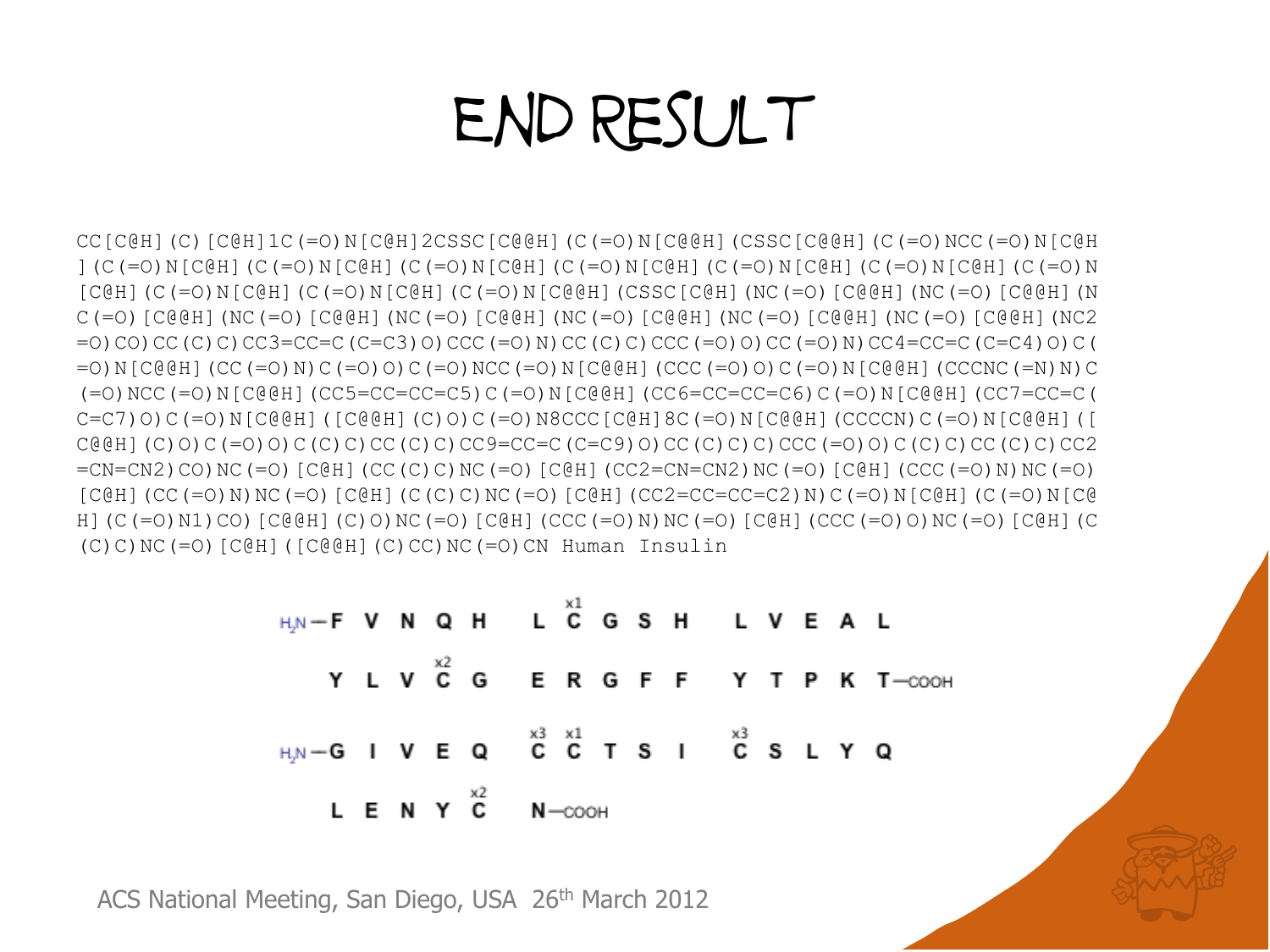## FILE FORMAT CONVERSION

• Information loss from MDL/SMILES to PDB/MMD Bond orders, Formal charges, Isotopes

• Information loss from PDB/MMD to MDL/SMILES Residue information, Occupancy, B-factors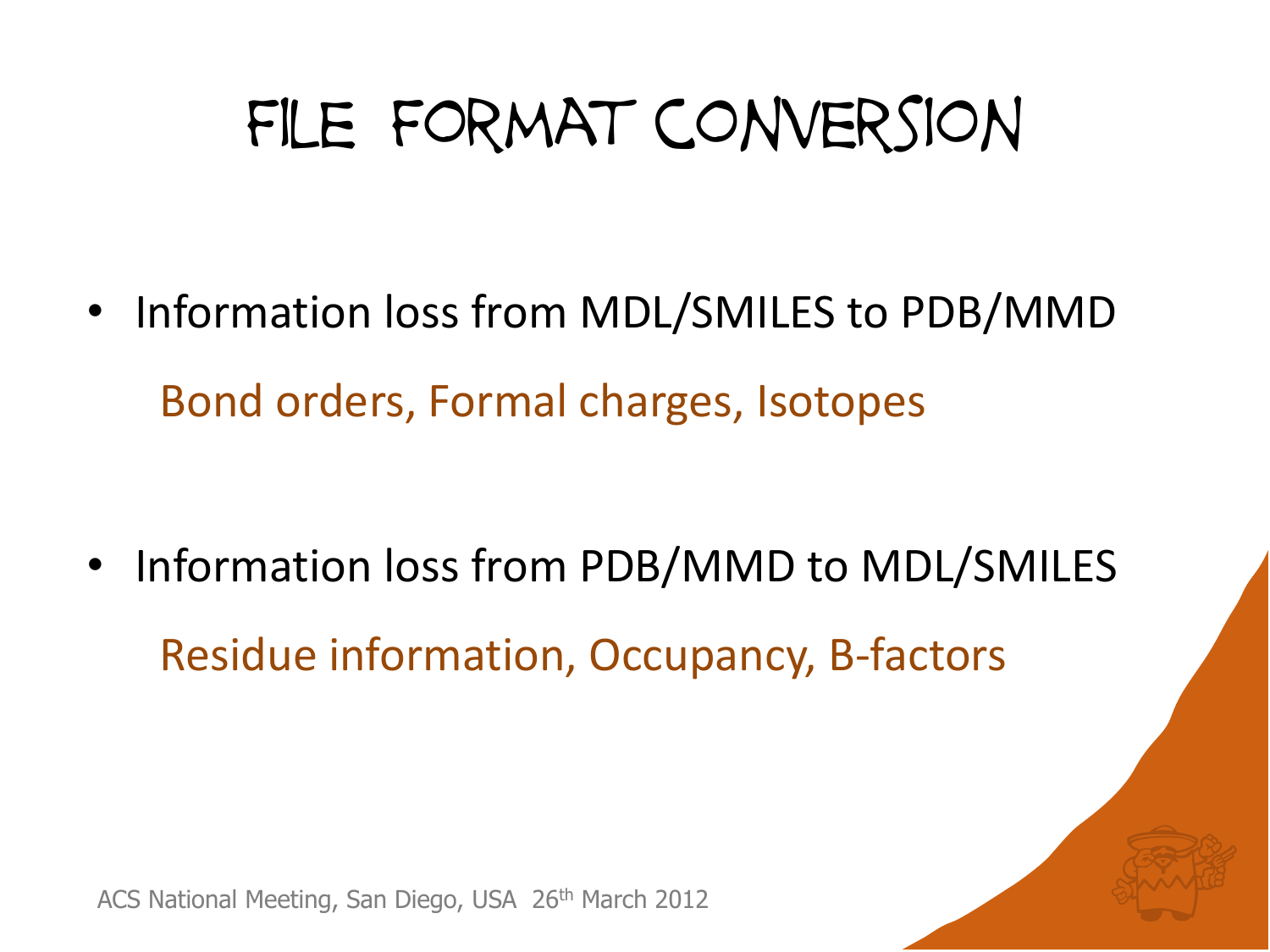## The challenge

- Many structural biology and computational chemistry applications assume standard atom and residue naming, some even ordering.
- In OpenEye's OEChem toolkit, recognizing PDB residues is done in OEPercieveResidues, and in OpenBabel it's done in OBChainsParsers.
- This talk describes aspects of the advanced pattern matching algorithms that are used.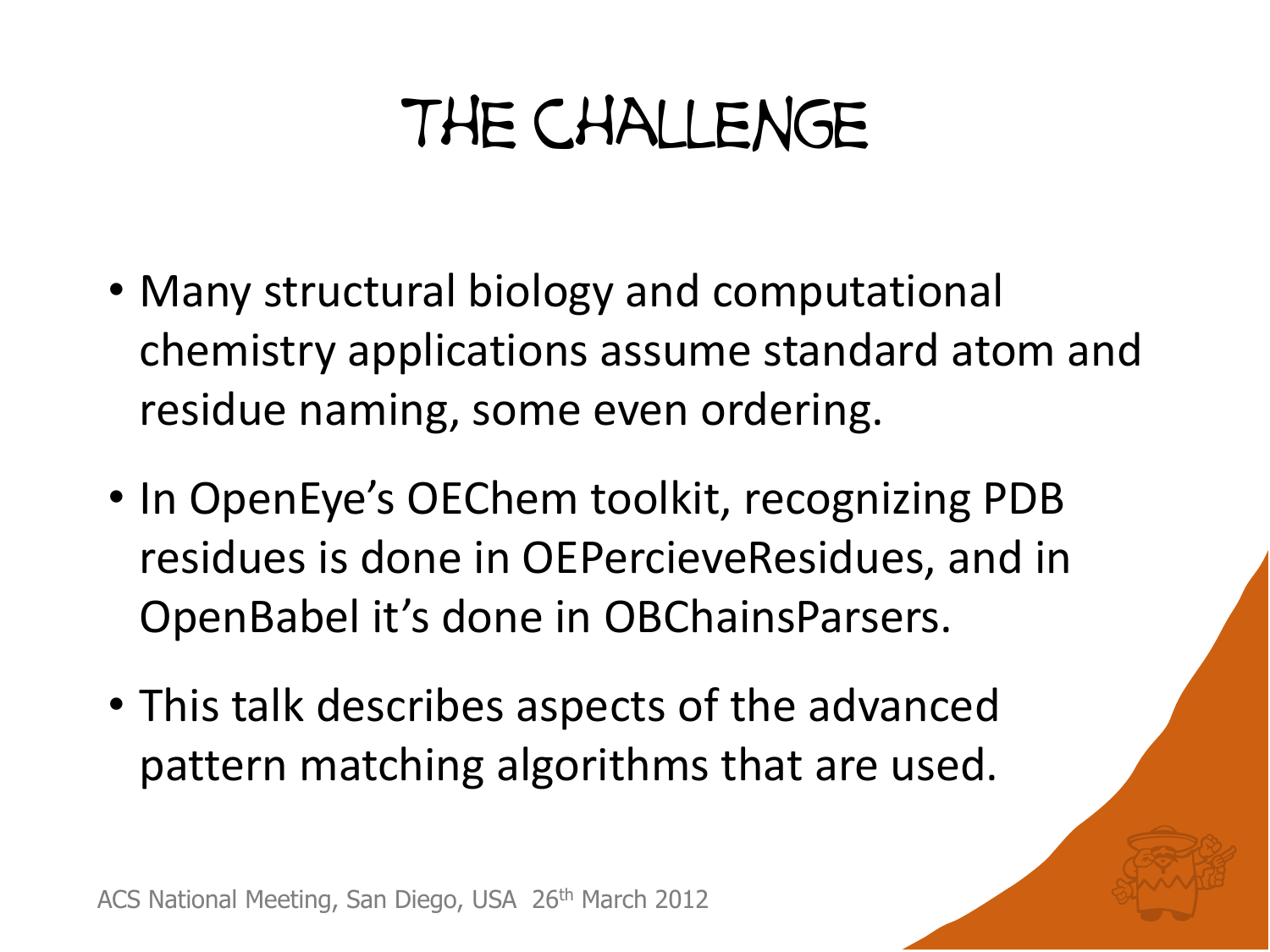## The Input

- The input is a minimal connection table.
- Only the graph connectivity is used, allowing molecules without bond orders to be handled.
- Only heavy atoms are required, explicit and implicit hydrogen counts aren't used.
- Likewise, any formal charges, hybridization and 3D geometry are also ignored.
- Typical sources include SMILES and XYZ files.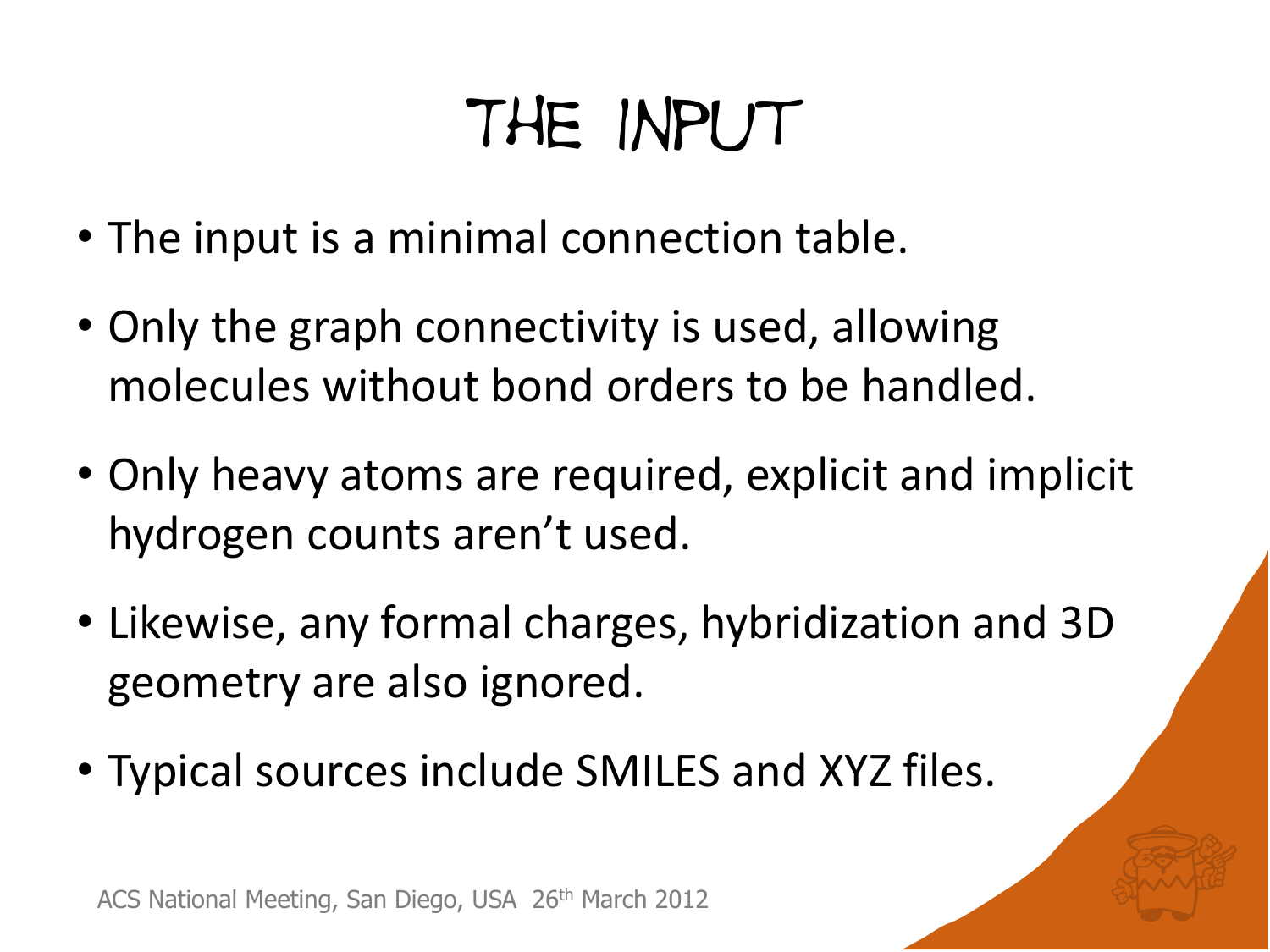### The Output (PDB file format)

| <b>ATOM</b> | 261 | N            | <b>GLY</b> | 37 | 20.172 | 17.730 | 6.217  | 1.00 | 8.48  |
|-------------|-----|--------------|------------|----|--------|--------|--------|------|-------|
| <b>ATOM</b> | 262 | <b>CA</b>    | <b>GLY</b> | 37 | 21.452 | 16.969 | 6.513  | 1.00 | 9.20  |
| <b>ATOM</b> | 263 | $\mathbf C$  | <b>GLY</b> | 37 | 21.143 | 15.478 | 6.427  | 1.00 | 10.41 |
| <b>ATOM</b> | 264 | O            | <b>GLY</b> | 37 | 20.138 | 15.023 | 5.878  | 1.00 | 12.06 |
| <b>ATOM</b> | 265 | N            | <b>ALA</b> | 38 | 22.055 | 14.701 | 7.032  | 1.00 | 9.24  |
| <b>ATOM</b> | 266 | CA           | <b>ALA</b> | 38 | 22.019 | 13.242 | 7.020  | 1.00 | 9.24  |
| <b>ATOM</b> | 267 | $\mathbf C$  | ALA        | 38 | 21.944 | 12.628 | 8.396  | 1.00 | 9.60  |
| <b>ATOM</b> | 268 | $\mathbf{O}$ | ALA        | 38 | 21.869 | 11.387 | 8.435  | 1.00 | 13.65 |
| <b>ATOM</b> | 269 | CB           | <b>ALA</b> | 38 | 23.246 | 12.697 | 6.275  | 1.00 | 10.43 |
| <b>ATOM</b> | 270 | N            | <b>THR</b> | 39 | 21.894 | 13.435 | 9.436  | 1.00 | 8.70  |
| <b>ATOM</b> | 271 | CA           | <b>THR</b> | 39 | 21.936 | 12.911 | 10.809 | 1.00 | 9.46  |
| <b>ATOM</b> | 272 | $\mathbf C$  | THR        | 39 | 20.615 | 13.191 | 11.521 | 1.00 | 8.32  |
| <b>ATOM</b> | 273 | O            | <b>THR</b> | 39 | 20.357 | 14.317 | 11.948 | 1.00 | 9.89  |
| <b>ATOM</b> | 274 | CB           | <b>THR</b> | 39 | 23.131 | 13.601 | 11.593 | 1.00 | 10.72 |
| <b>ATOM</b> | 275 | OG1          | <b>THR</b> | 39 | 24.284 | 13.401 | 10.709 | 1.00 | 11.66 |
| <b>ATOM</b> | 276 | CG2          | <b>THR</b> | 39 | 23.340 | 12.935 | 12.962 | 1.00 | 11.81 |
| <b>ATOM</b> | 277 | N            | <b>CYS</b> | 40 | 19.827 | 12.110 | 11.642 | 1.00 | 7.64  |
| <b>ATOM</b> | 278 | <b>CA</b>    | <b>CYS</b> | 40 | 18.504 | 12.312 | 12.298 | 1.00 | 8.05  |
| <b>ATOM</b> | 279 | $\mathbf C$  | <b>CYS</b> | 40 | 18.684 | 12.451 | 13.784 | 1.00 | 7.63  |
| <b>ATOM</b> | 280 | $\mathsf{O}$ | <b>CYS</b> | 40 | 19.533 | 11.718 | 14.362 | 1.00 | 9.64  |
| <b>ATOM</b> | 281 | CB           | <b>CYS</b> | 40 | 17.582 | 11.117 | 11.996 | 1.00 | 7.80  |
| <b>ATOM</b> | 282 | <b>SG</b>    | <b>CYS</b> | 40 | 17.199 | 10.929 | 10.237 | 1.00 | 7.30  |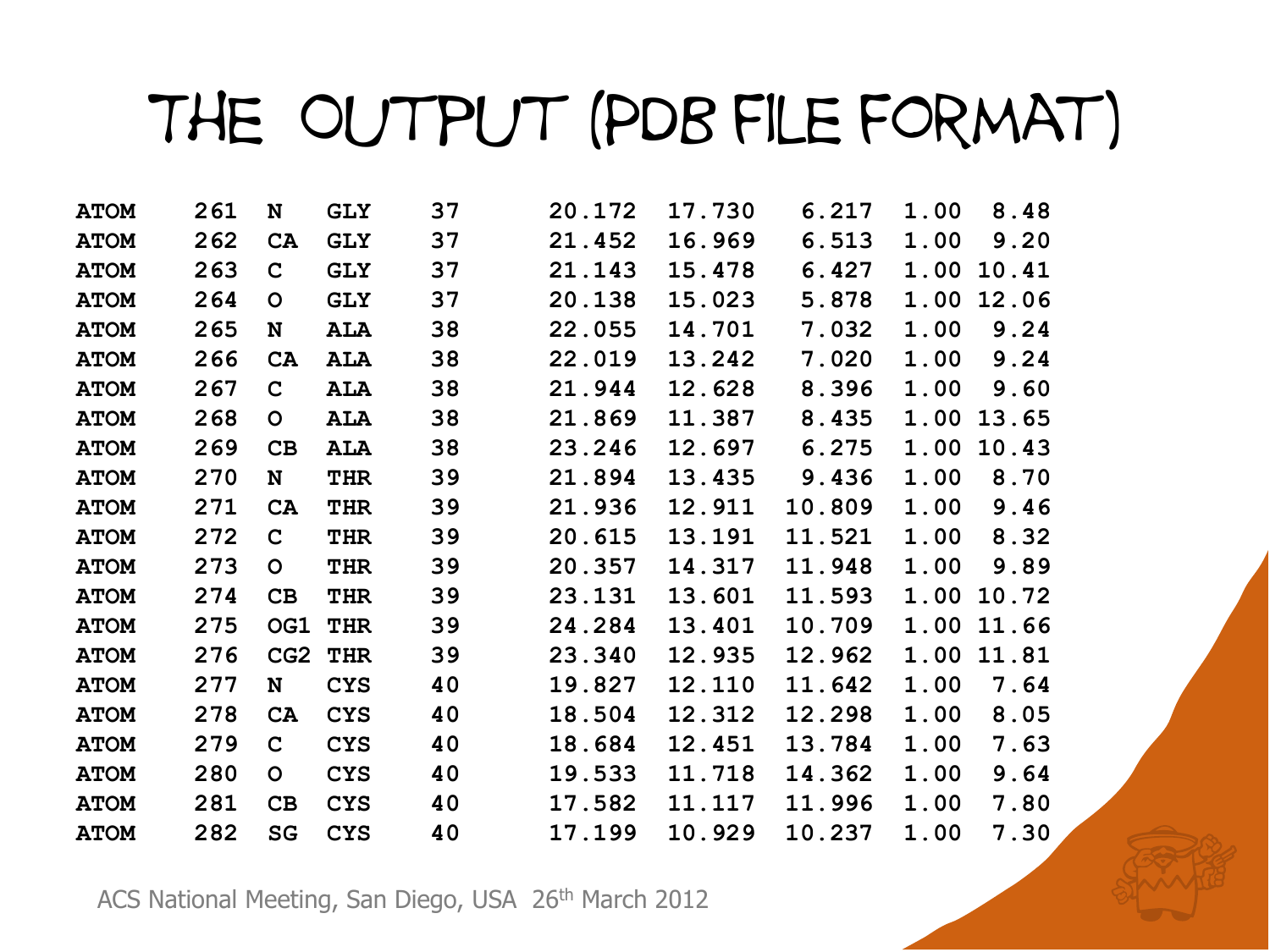## chains Algorithm Overview

- Identify biopolymer backbones.
- Recognize biopolymer monomer sidechains.

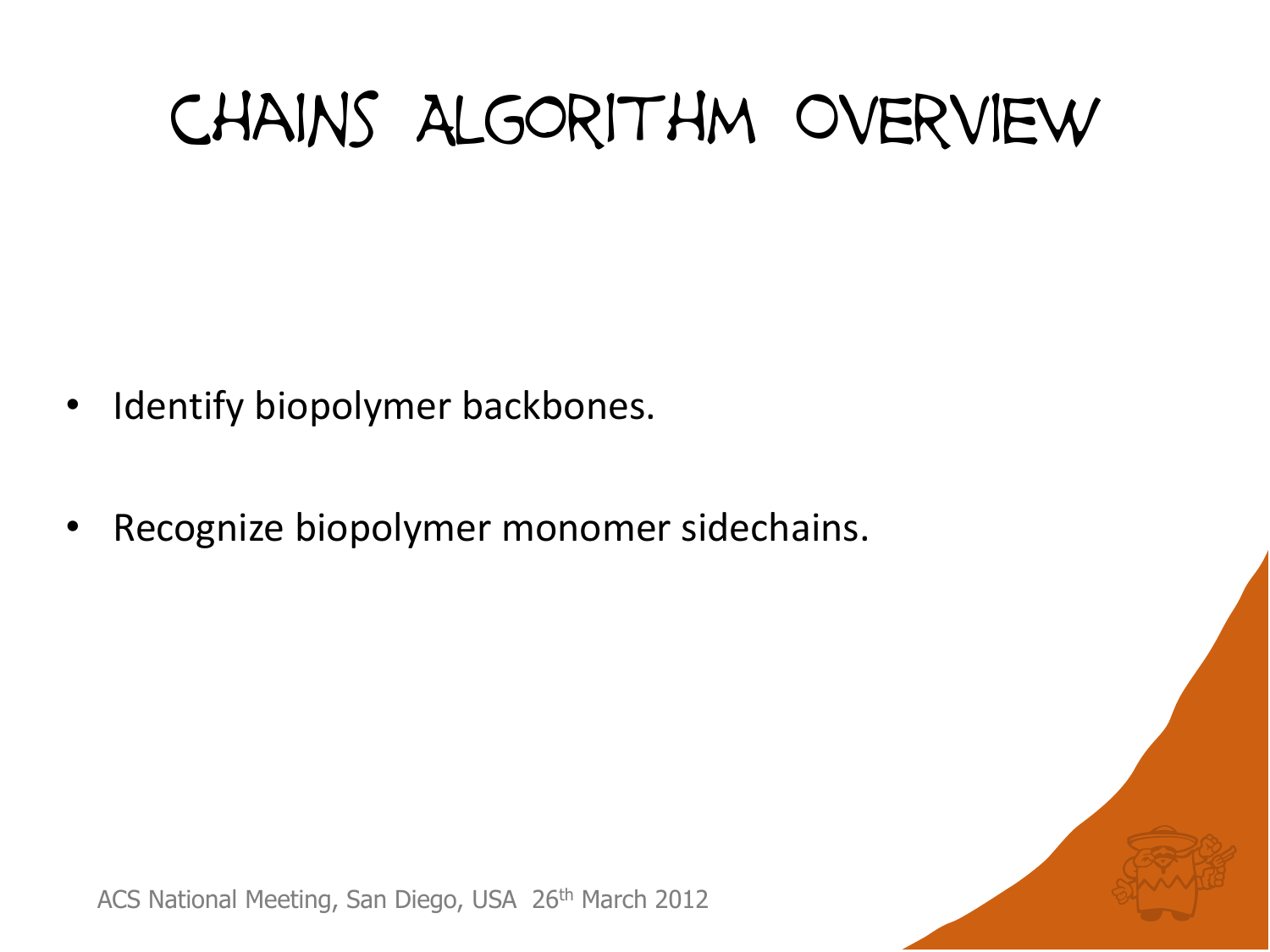## chains Algorithm Overview

- Determine connected components.
- Identify "Hetero" atoms (water, solvent, metals, ions, cofactors and common ligands; ATP, NAD, HEM).
- Identify biopolymer backbones (peptide, DNA, RNA).
- Traverse and number biopolymer backbone residues.
- Recognize biopolymer monomer sidechains (potentially substituted functional groups).
- Annotate hydrogen atoms (if present).
- Sort atoms into PDB order.
- Assign consecutive serial numbers (unique names).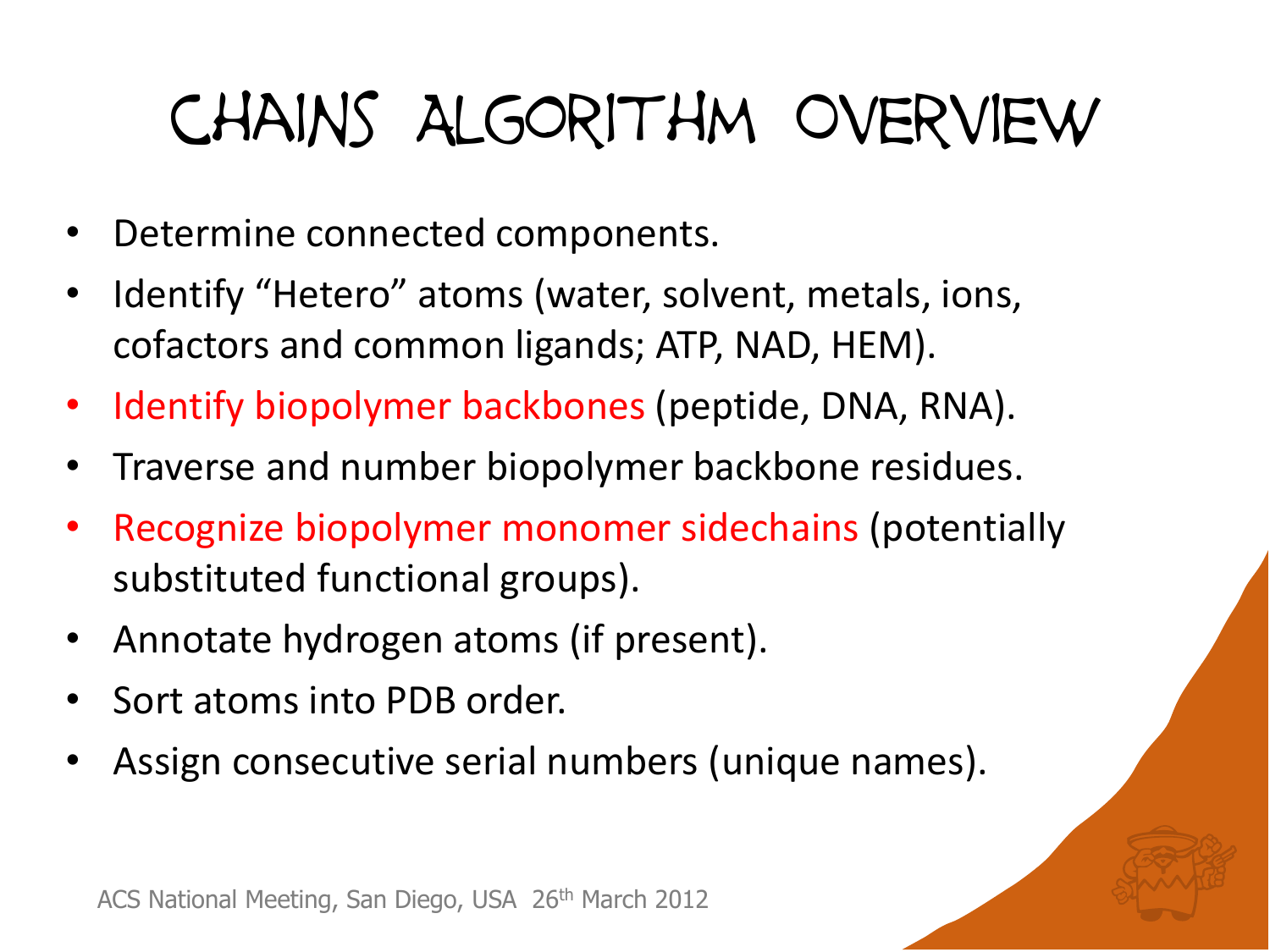## Polymer Matching

- Matching of linear, cyclic and dendrimeric polymers and copolymers can be efficiently implemented by graph relaxation algorithms.
- Each atom records a set of possible template equivalences represented as a bit vector.
- These bit vectors are iteratively refined using the bit vectors of neighboring atoms.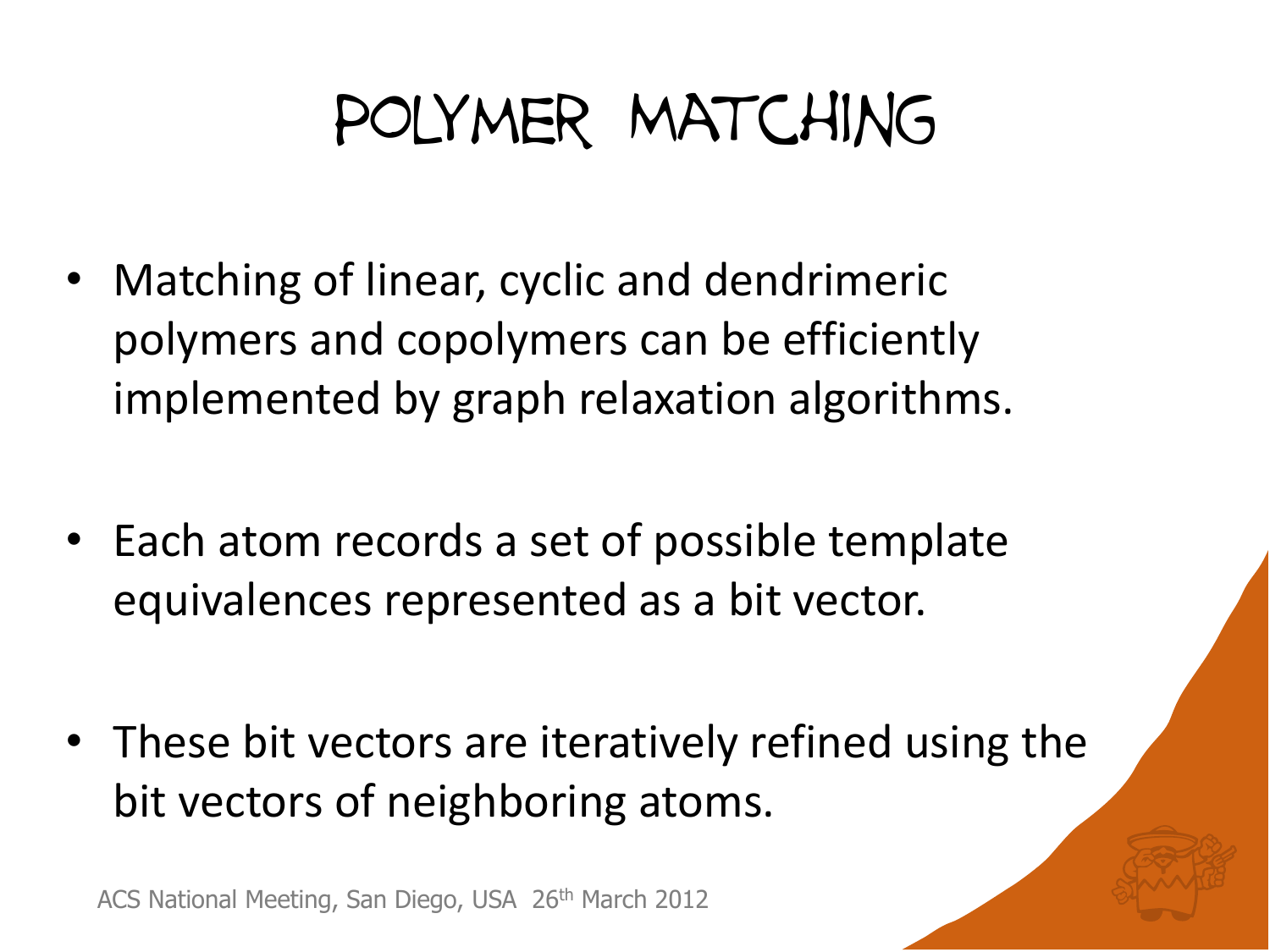## PEPTIDES AND PROTEINS

Example of a copolymer (substituted backbone).



- Complications from glycine and proline.
- N-terminal acetyl and formyl.
- C-terminal aldehyde and amide.

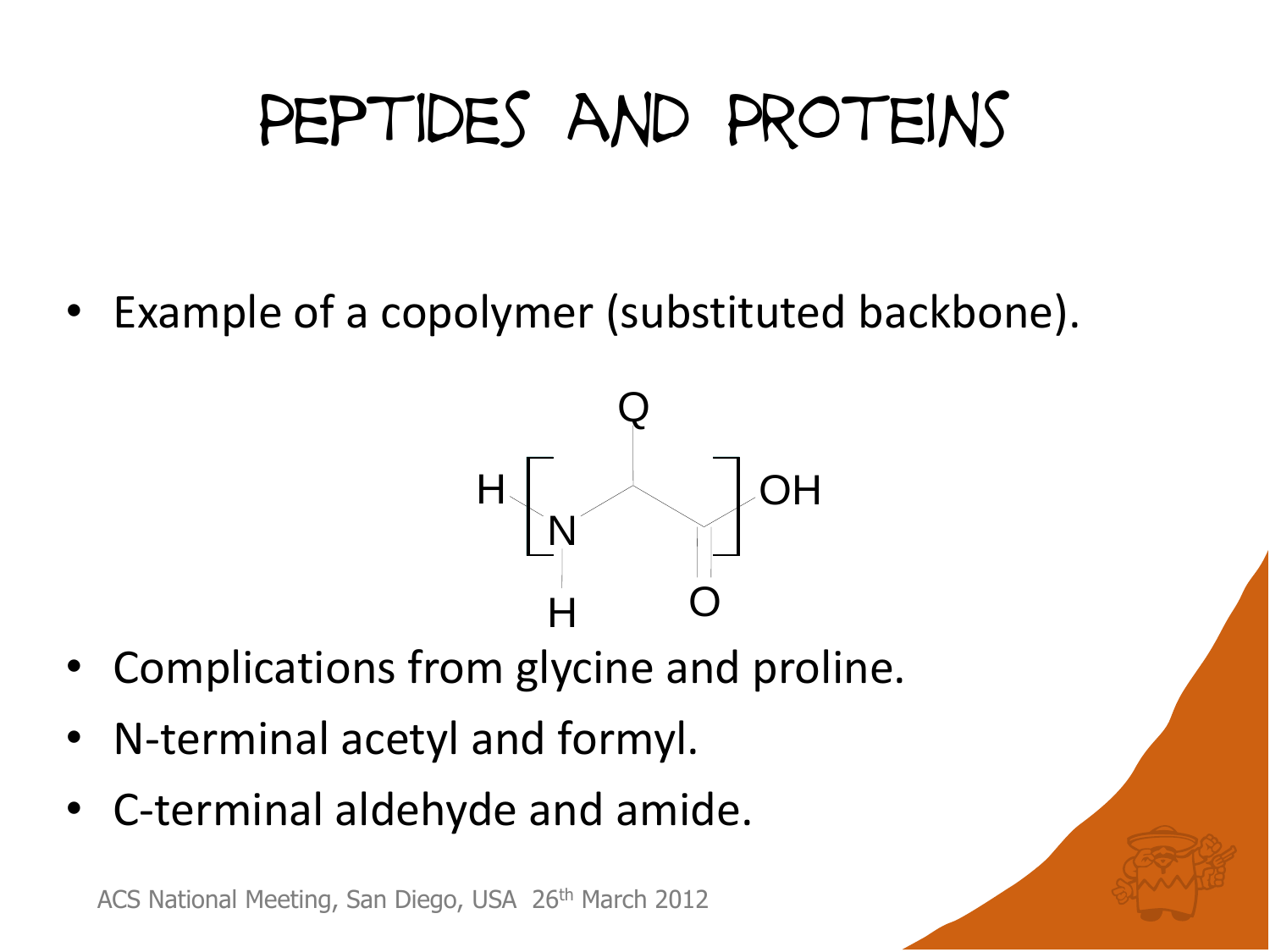## Protein Backbone Definition

• Assign initial constraints based upon atomic number and heavy atom degree.

| <b>BitN</b>  | Nitrogen | 2 neighbors |
|--------------|----------|-------------|
| <b>BitCA</b> | Carbon   | 3 neighbors |
| <b>BitC</b>  | Carbon   | 3 neighbors |
| <b>BitO</b>  | Oxygen   | 1 neighbor  |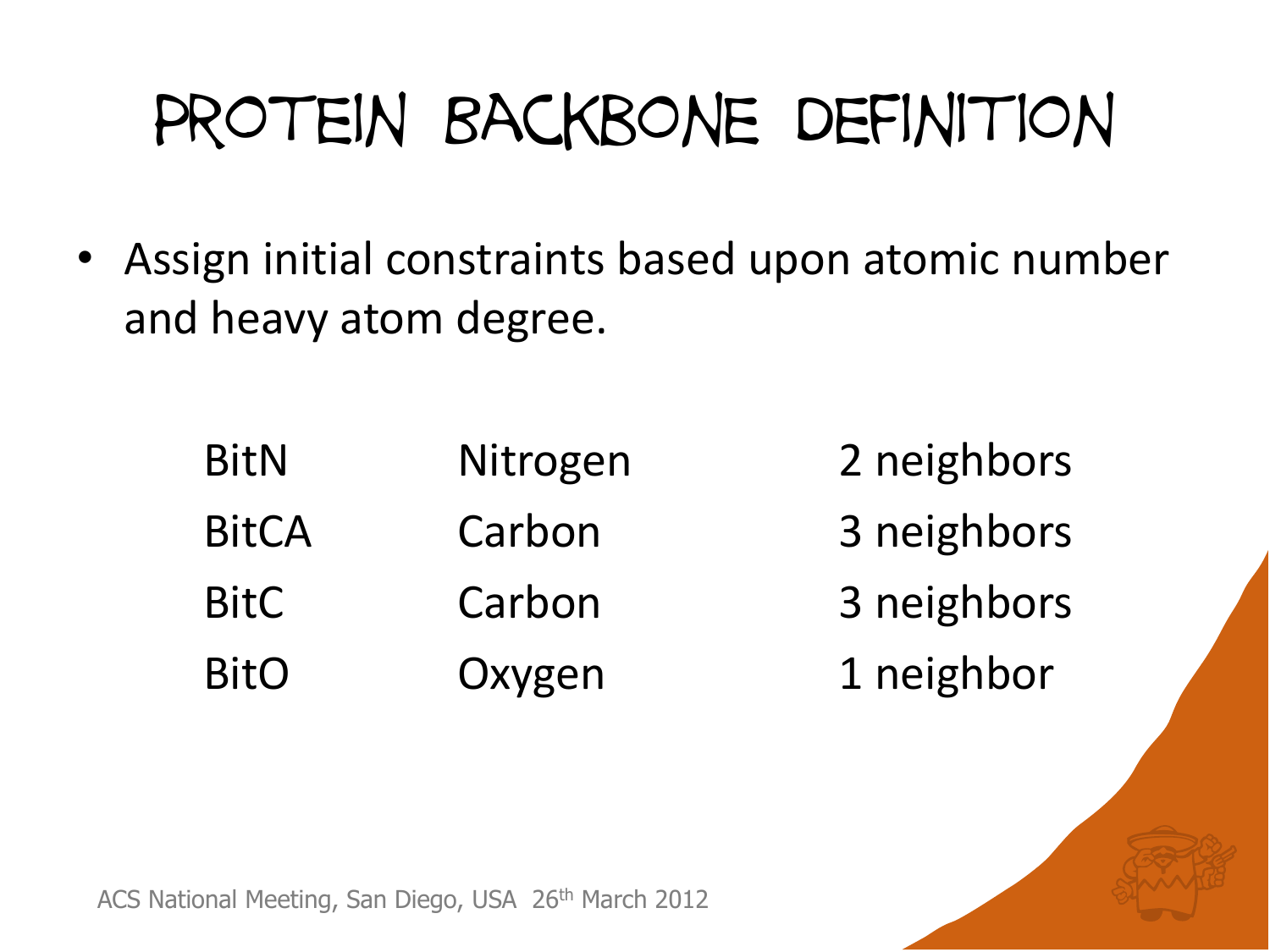## Protein Backbone Definition

• Perform iterative relaxation at each atom using its neighbor's bit masks.

| BitN:  | <b>BitCA</b> | <b>BitC</b> |             |
|--------|--------------|-------------|-------------|
| BitCA: | <b>BitN</b>  | <b>BitC</b> | AnyC        |
| BitC:  | <b>BitCA</b> | <b>BitN</b> | <b>BitO</b> |
| BitO:  | <b>BitC</b>  |             |             |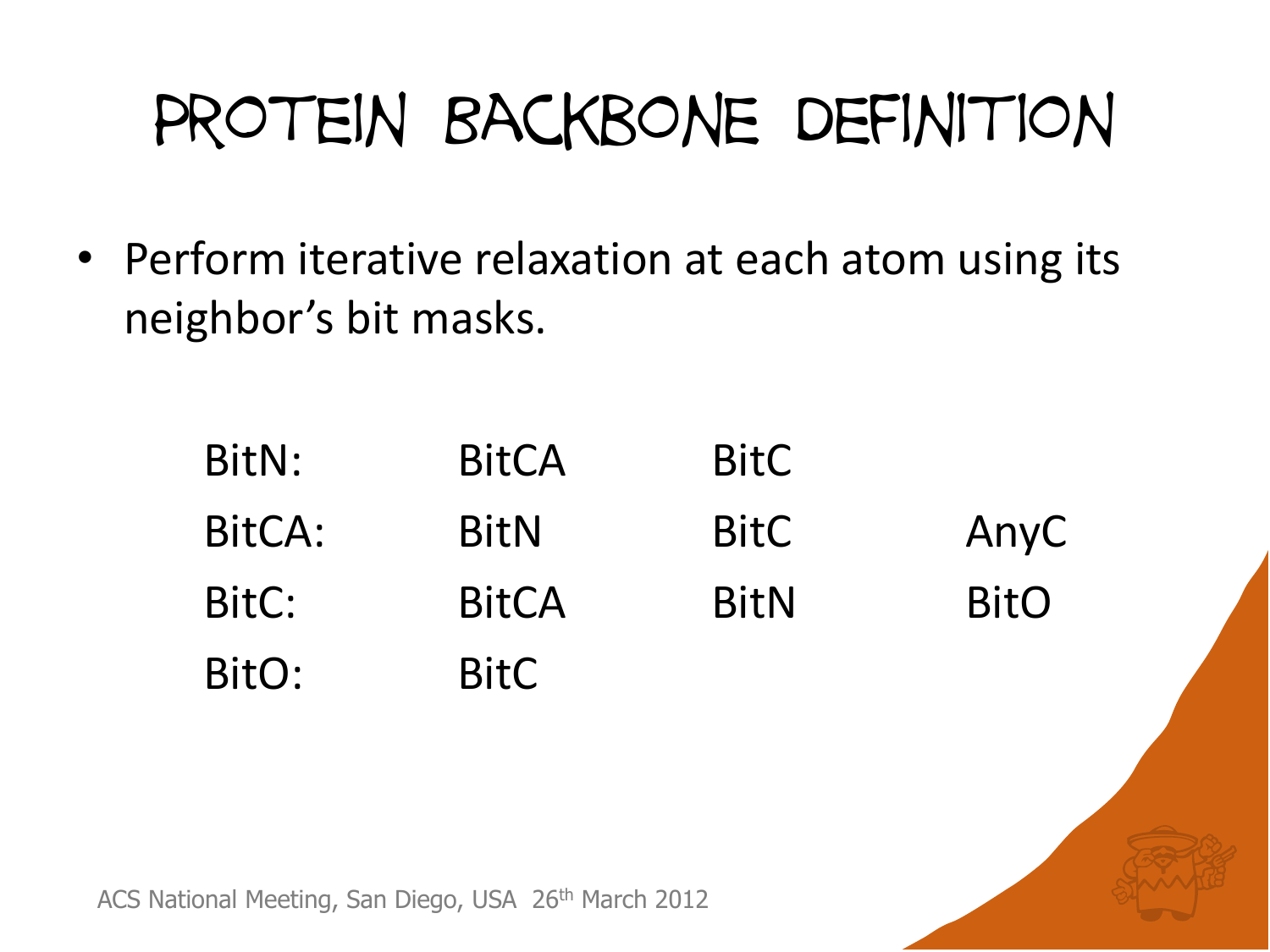# current Protein Definitions

- Five types of nitrogen (±proline, ±terminal & amide)
- Two types of alpha carbon (regular vs. GLY)
- Four types of carbonyl carbon
- Two types of oxygen (O and OXT)
- Currently 13 atom types (bits).

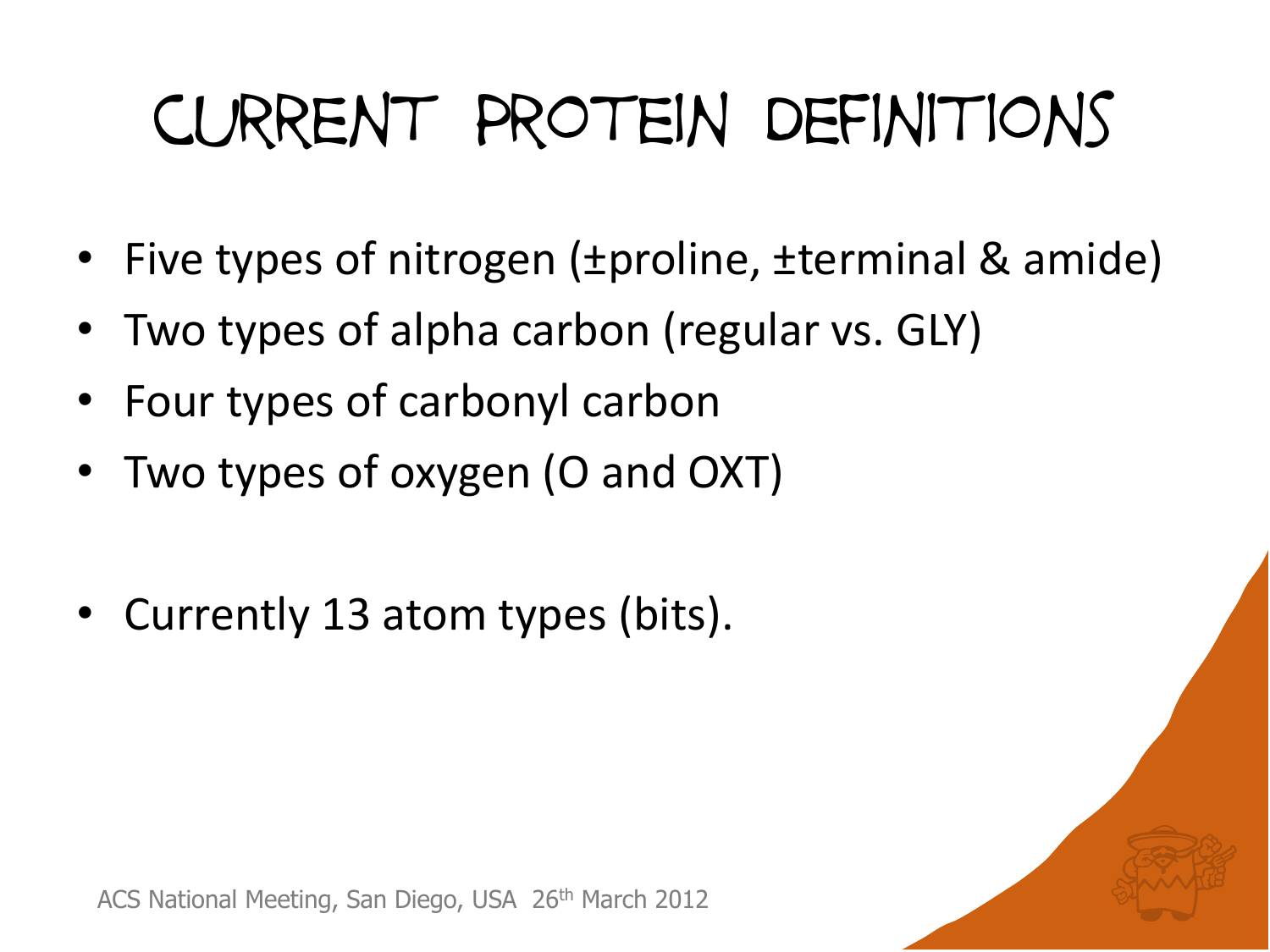#### Nucleic Acids



- Complications include termination & methylation.
- Currently 19 atom types (bits).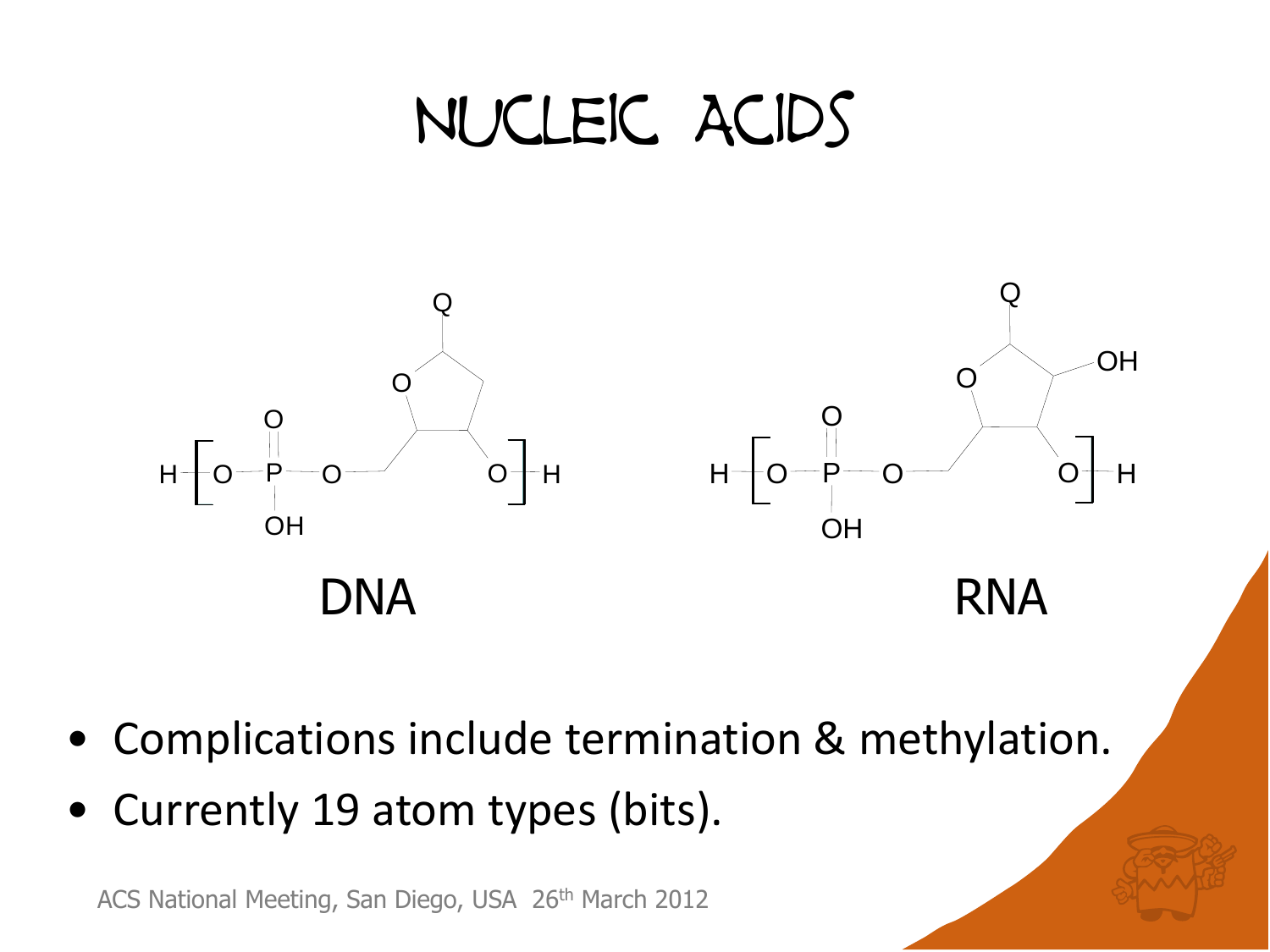## FUNCTIONAL GROUP MATCHING

- Given an known attachment atom/bond determine whether the affixed molecular fragment is a member of a dictionary of known functional groups or sidechains.
- The standard "default" strategy is to treat the dictionary as a list of SMARTS patterns and loop over each one until a hit is identified.
- This is O(n) in the size of the dictionary.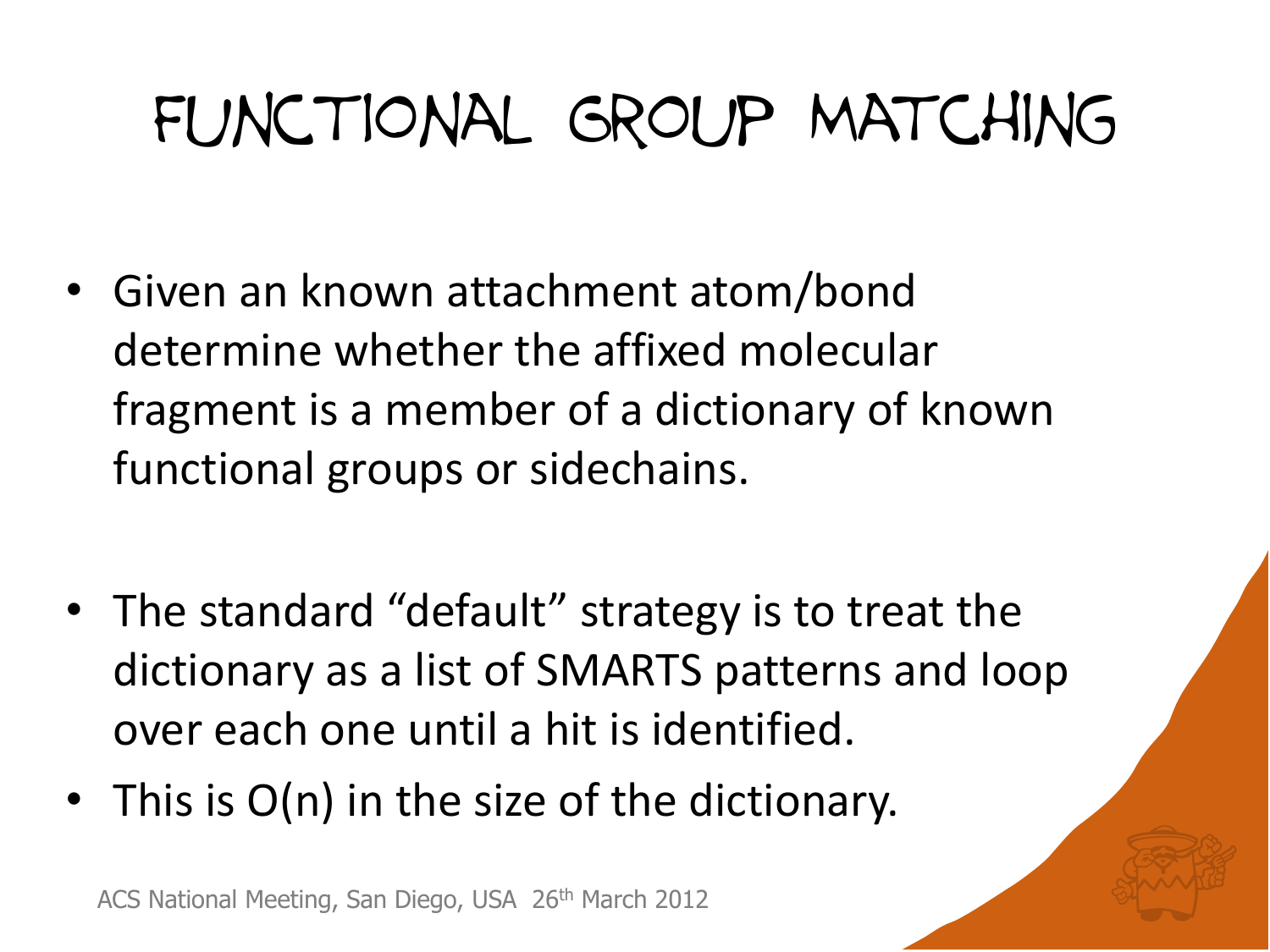## Recognizing monomer sidechains

• Avoid backtracking by preprocessing monomer sets.



• Enumerate all possible depth first graph traversals

#### $C1, C3, C2, C1, C1 \implies \text{ILE: CA, CB, CG1, CD1, CG2}$  $C1, C3, C1, C2, C1 \implies \text{ILE: CA, CB, CG2, CG1, CD1}$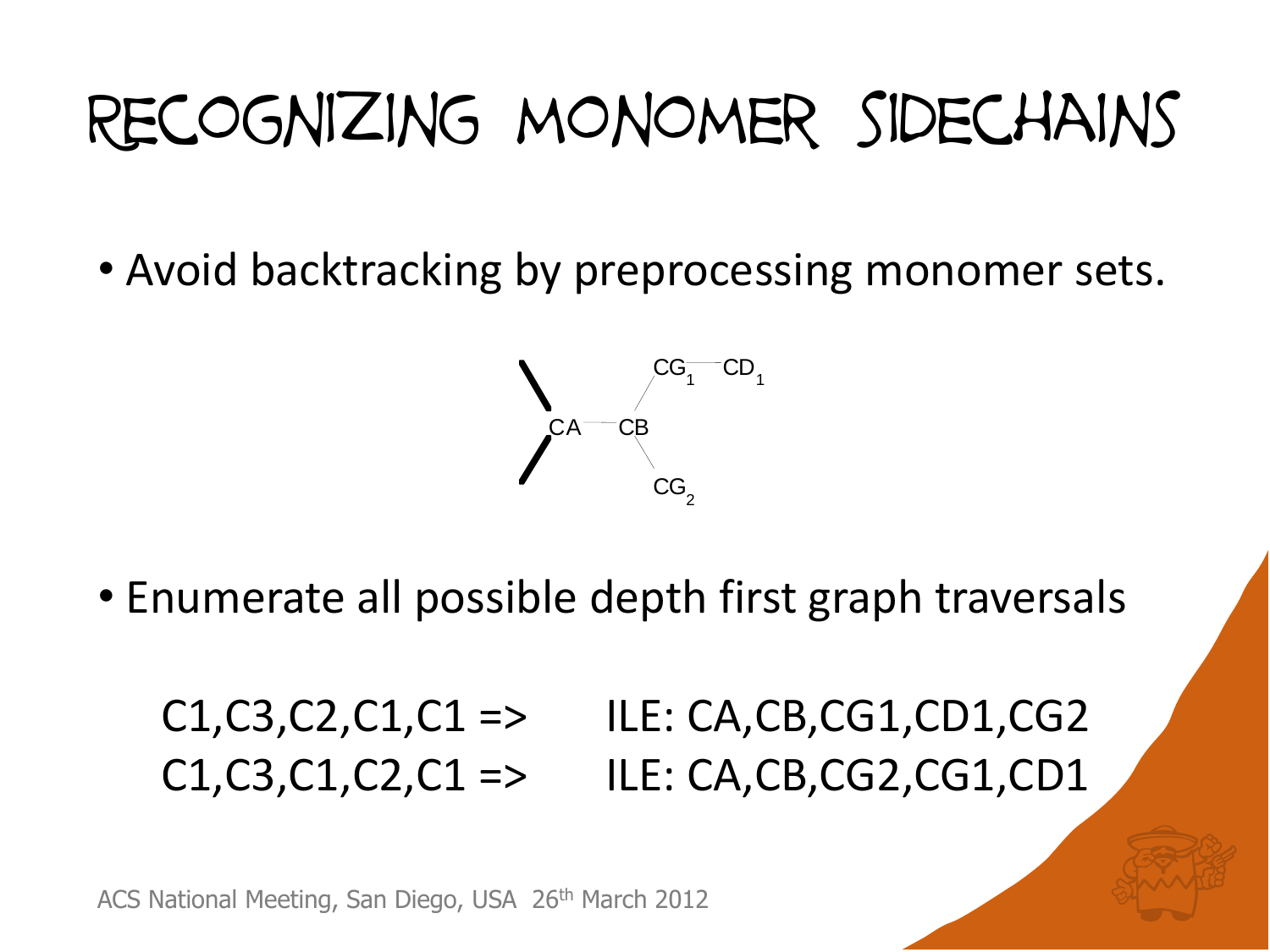## Recognizing monomer sidechains

- The sequence of atomic numbers and the heavy degree (or fanout) of each vertex uniquely identifies the sidechain.
- Conceptually, the candidate sidechain is traversed once and identified by looking up the "traversal" in a "dictionary".
- Encode the traversal dictionary as a prefix-closed "tries" to efficiently match arbitrary dictionaries.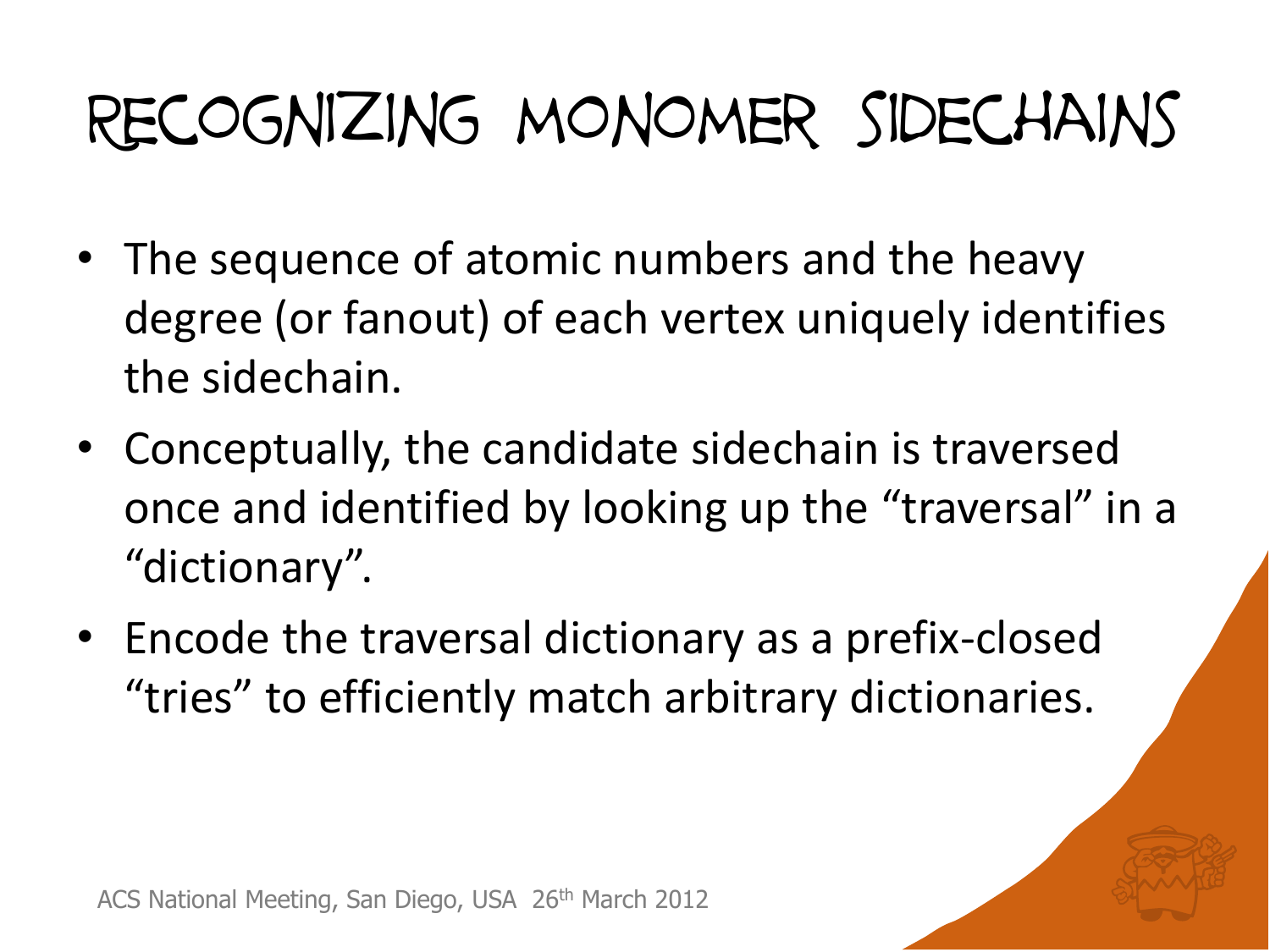#### Example Peptide Flow Chart



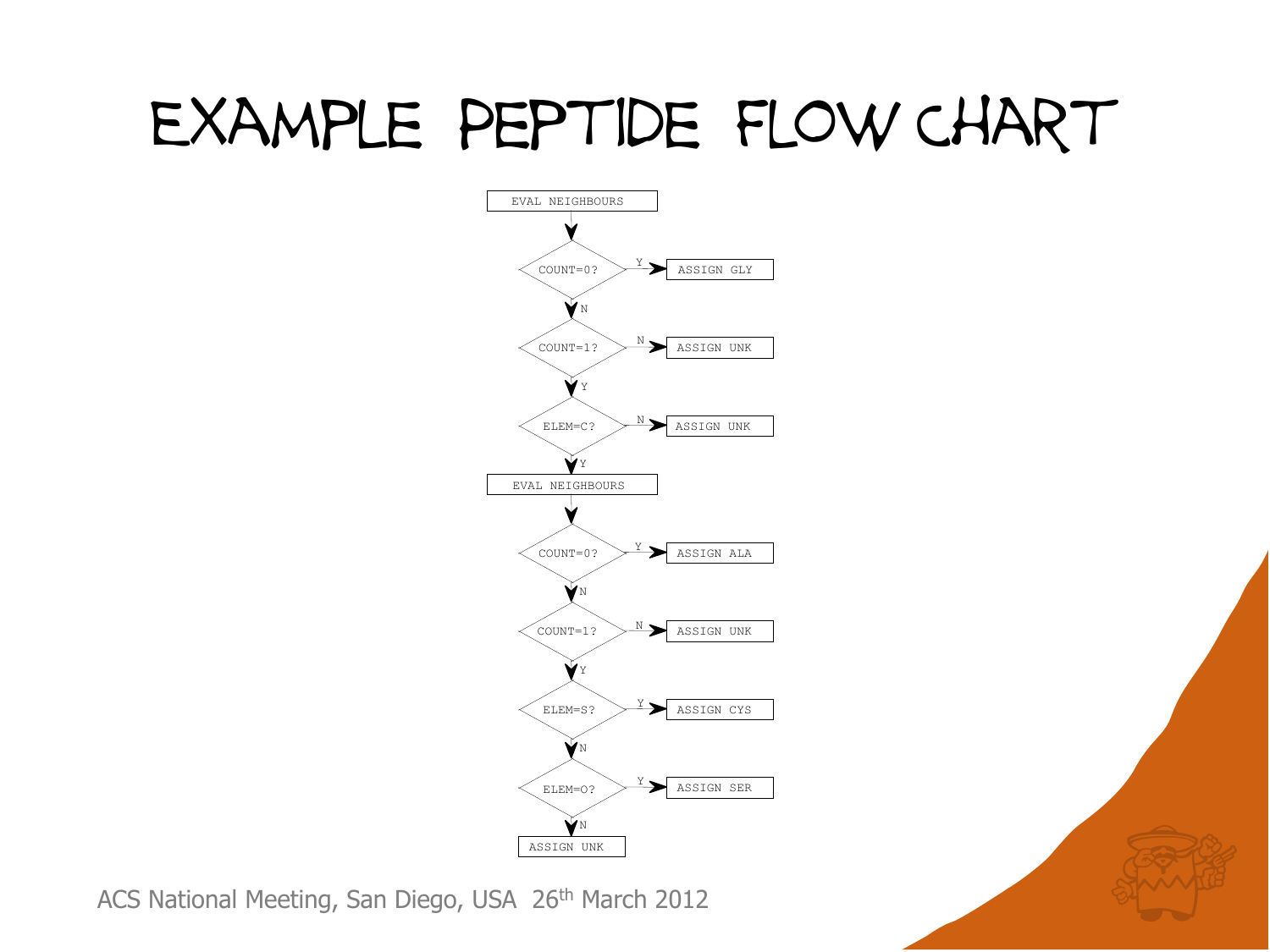## Graph matching during traversal

- Instead of initially traversing the entire sidechain to be recognized and then looking it up in the dictionary, we can perform the look-up as we traverse our molecule.
- This has the benefit that we can fail fast and runtime is bounded by the number of atoms in our largest monomer.
- In fact, the algorithm's performance is independent of the number of monomer definitions.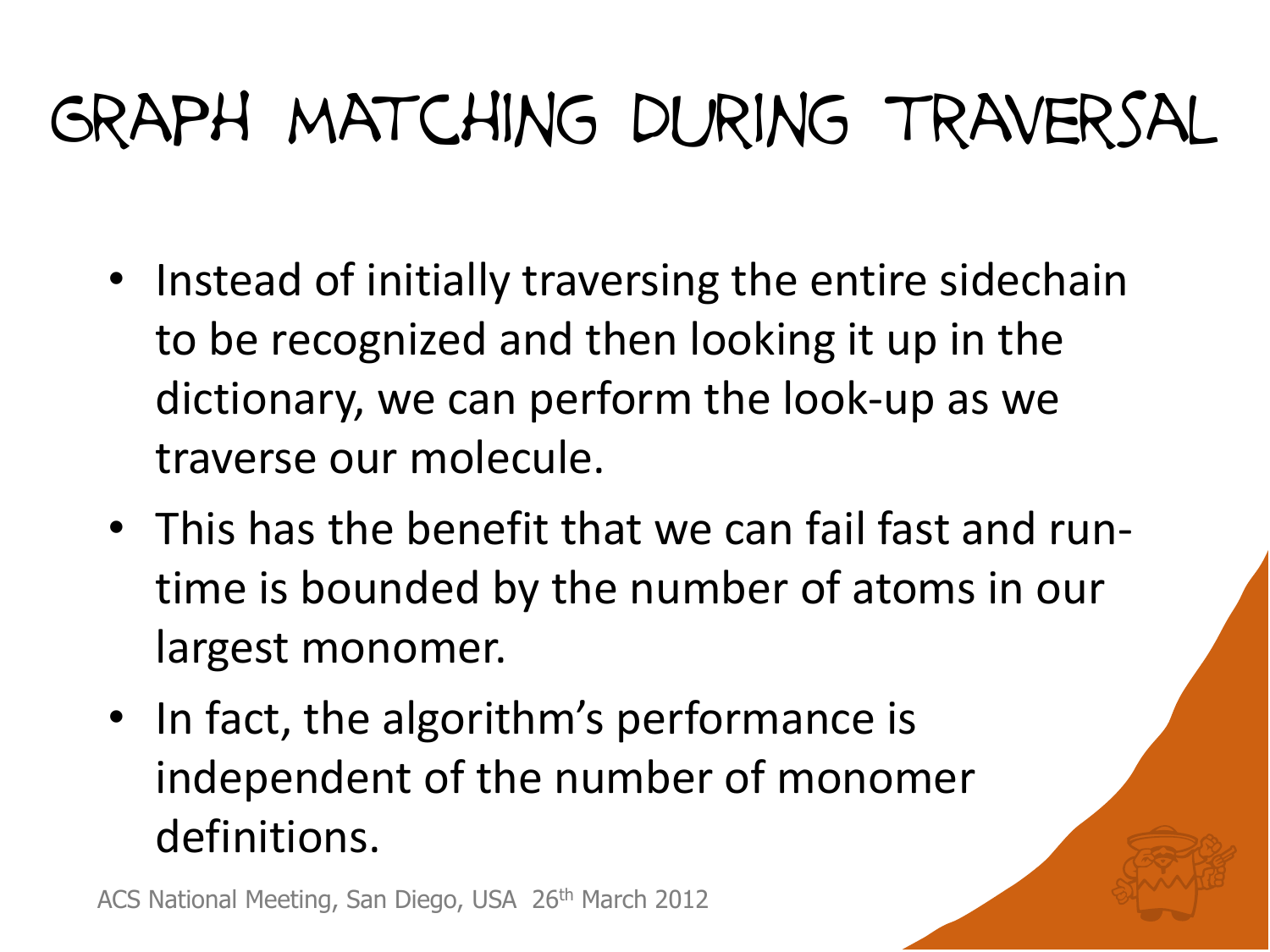## OEchem Implementation

- In OEChem, a way-ahead-of-time "compiler" processes an input set of sidechain definitions and outputs them as a bytecode program.
- These bytecodes are efficiently interpreted at runtime inside OEPerceiveResidues.
- Separate sidechain "programs" are used for proteins and nucleic acids.
- An early implementation in OELib and OpenBabel builds these bytecodes just-in-time.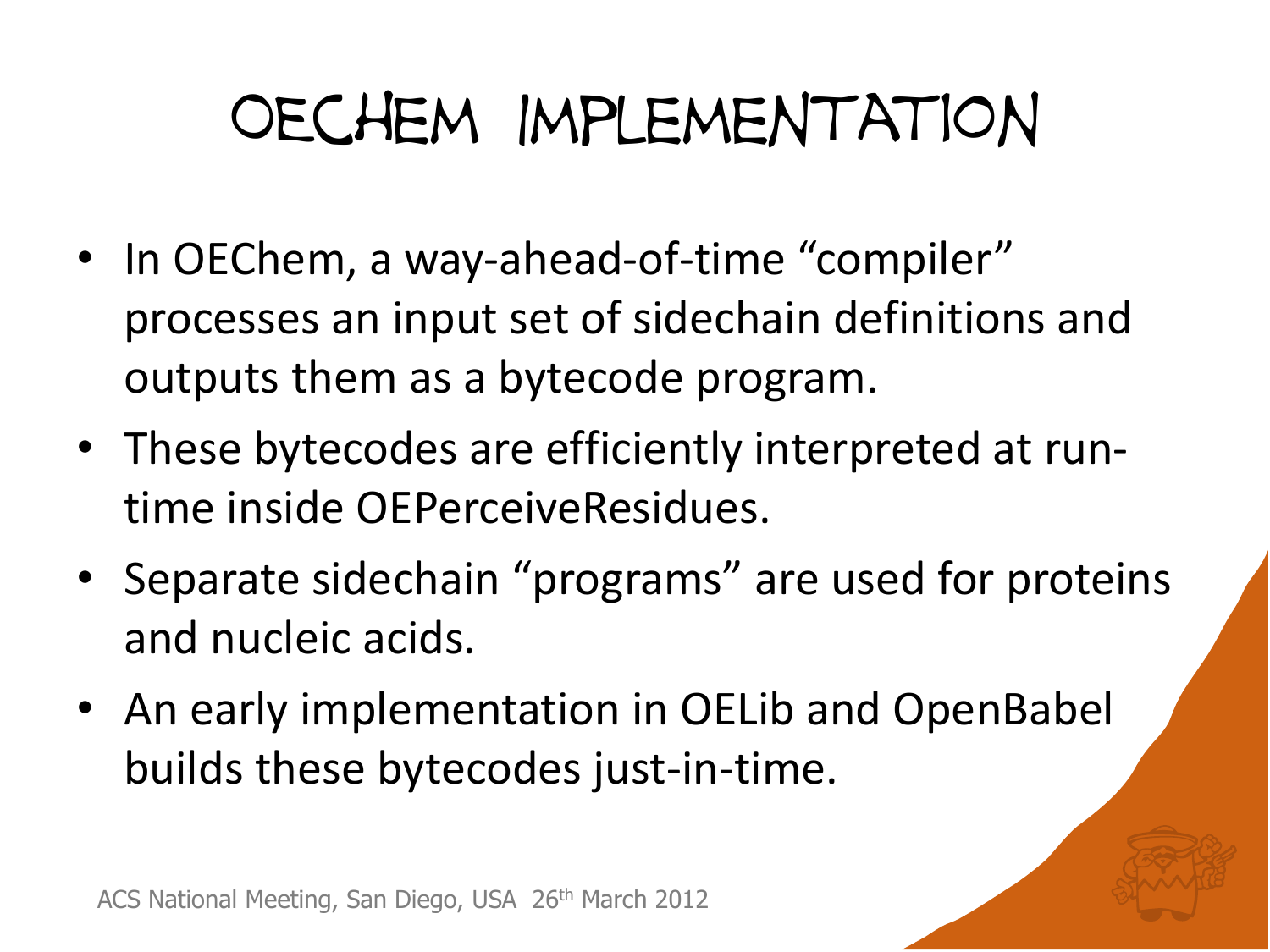#### Resulting Bytecode

|                     | static const OEByteCode peptide bc[301] = { |           |                 |                |
|---------------------|---------------------------------------------|-----------|-----------------|----------------|
| { OEOpCode::EVAL,   | 0,                                          |           | $0$ }, //<br>1, | $\mathbf 0$    |
| { OEOpCode:: COUNT, | 0 <sub>r</sub>                              | 61,       | 60 }, //        | $\mathbf{1}$   |
| OEOpCode:: ELEM,    |                                             | 6,<br>3,  | $-1$ }, //      | $\overline{2}$ |
| { OEOpCode::EVAL,   |                                             | 0,        | 4,<br>$0$ }, // | 3              |
| { OEOpCode:: COUNT, |                                             | 0,        | 5,<br>6 }, $1/$ | 4              |
|                     | { OEOpCode::ASSIGN, BCNAM('A','L','A'),     | 2,        | $0$ }, //       | 5              |
| { OEOpCode:: COUNT, |                                             | 1,        | 7, 77}, //      | 6              |
| { OEOpCode:: ELEM,  |                                             | 6,        | 8, 41 }, //     | 7              |
| { OEOpCode::EVAL,   |                                             | 0,        | 9, 0, 1, 11     | 8              |
| { OEOpCode:: COUNT, | 0,                                          | 174,      | $173$ }, //     | 9              |
| { OEOpCode:: ELEM,  | 7,                                          |           | $11, 17$ , $1/$ | 10             |
| { OEOpCode::EVAL,   | 0,                                          | 12,       | $0$ }, //       | 11             |
| { OEOpCode:: COUNT, |                                             | 13,<br>0, | $229$ }, //     | 12             |
| { OEOpCode:: ELEM,  |                                             | 8,        | $14, -1$ , $1/$ | 13             |
| { OEOpCode::EVAL,   | 0 <sub>r</sub>                              |           | 15, 0, 1, 1/    | 14             |
| { OEOpCode:: COUNT, | 0 <sub>r</sub>                              |           | $16, -1$ , $/$  | 15             |
|                     | { OEOpCode::ASSIGN, BCNAM('A','S','N'),     |           | 5,<br>$0$ }, // | 16             |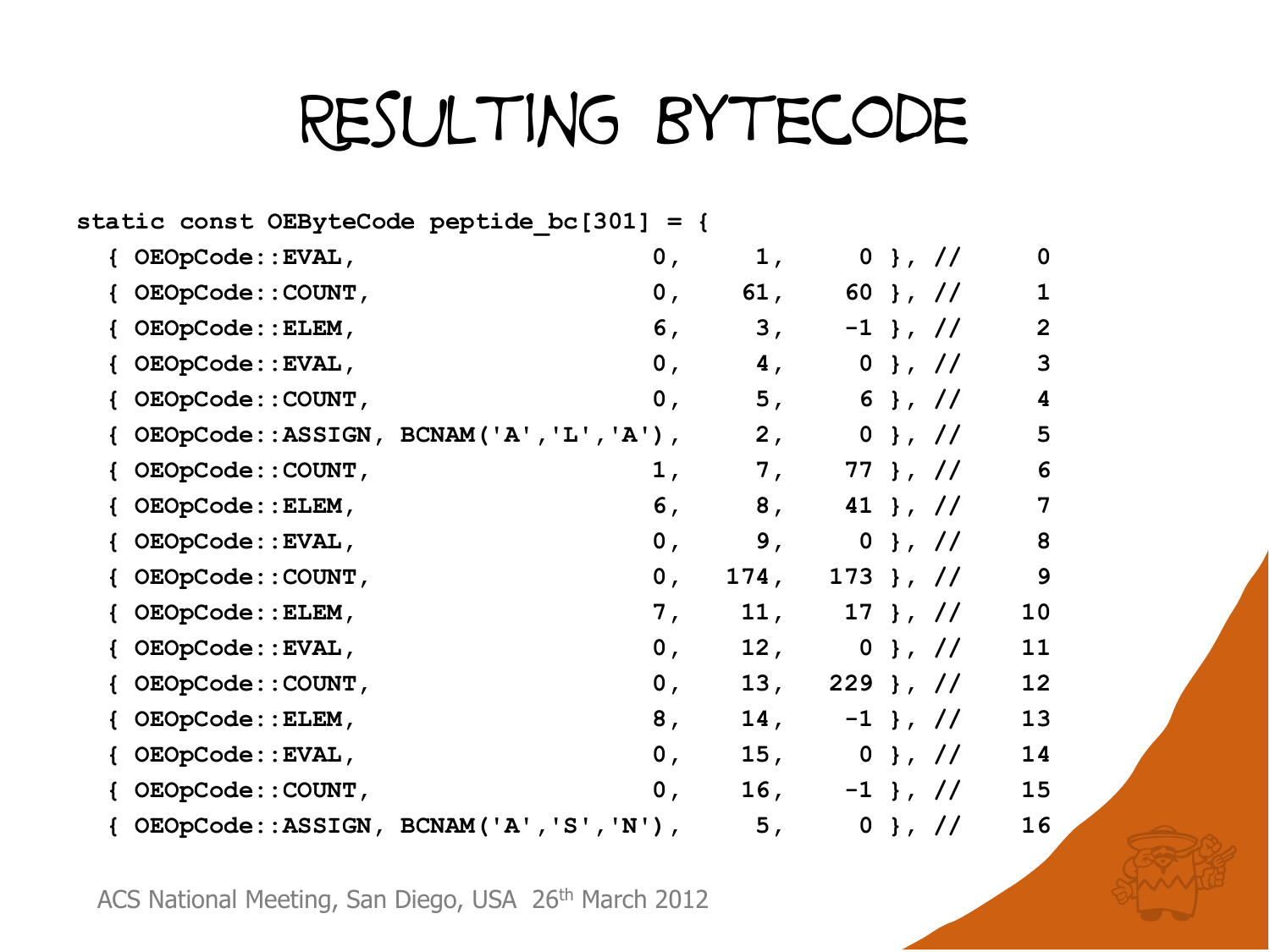## Supported Peptide Sidechains

- The twenty standard amino acids (D and L- forms).
	- ALA, ASN, ASP, ARG, CYS, GLN, GLU, GLY, HIS, ILE, LEU, LYS, MET, PHE, PRO, SER, THR, TRP, TYR and VAL.
- Fourteen non-standard amino acids.
	- ABA, CGU, CME, CSD, HYP, LYZ, MEN, MLY, MSE, NLE, NVA, ORN, PCA, PTR, SEP and TPO.
- Two N-terminal modifications.
	- Acetyl (ACE) and Formyl (FOR).
- One C-terminal modification residue.
	- Amide (NH2).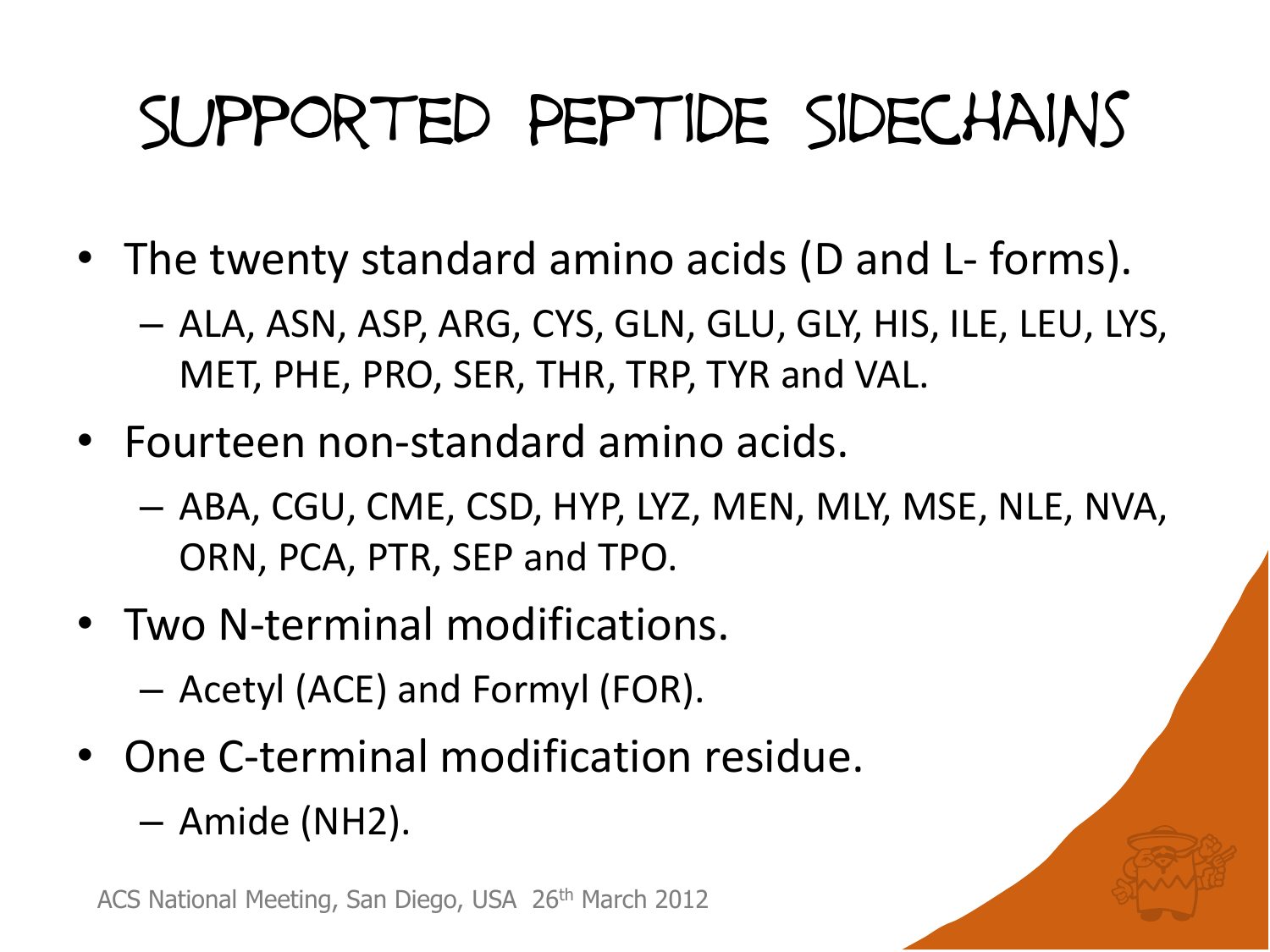## Supported Nucleic Sidechains

- Four standard DNA bases.
	- DA, DC, DG, DT.
- Four standard RNA bases.
	- A, C, G, U.
- Seven non-standard RNA bases.
	- 1MA, 2MG, 5MC, 7MG, M2G, PSU, YG.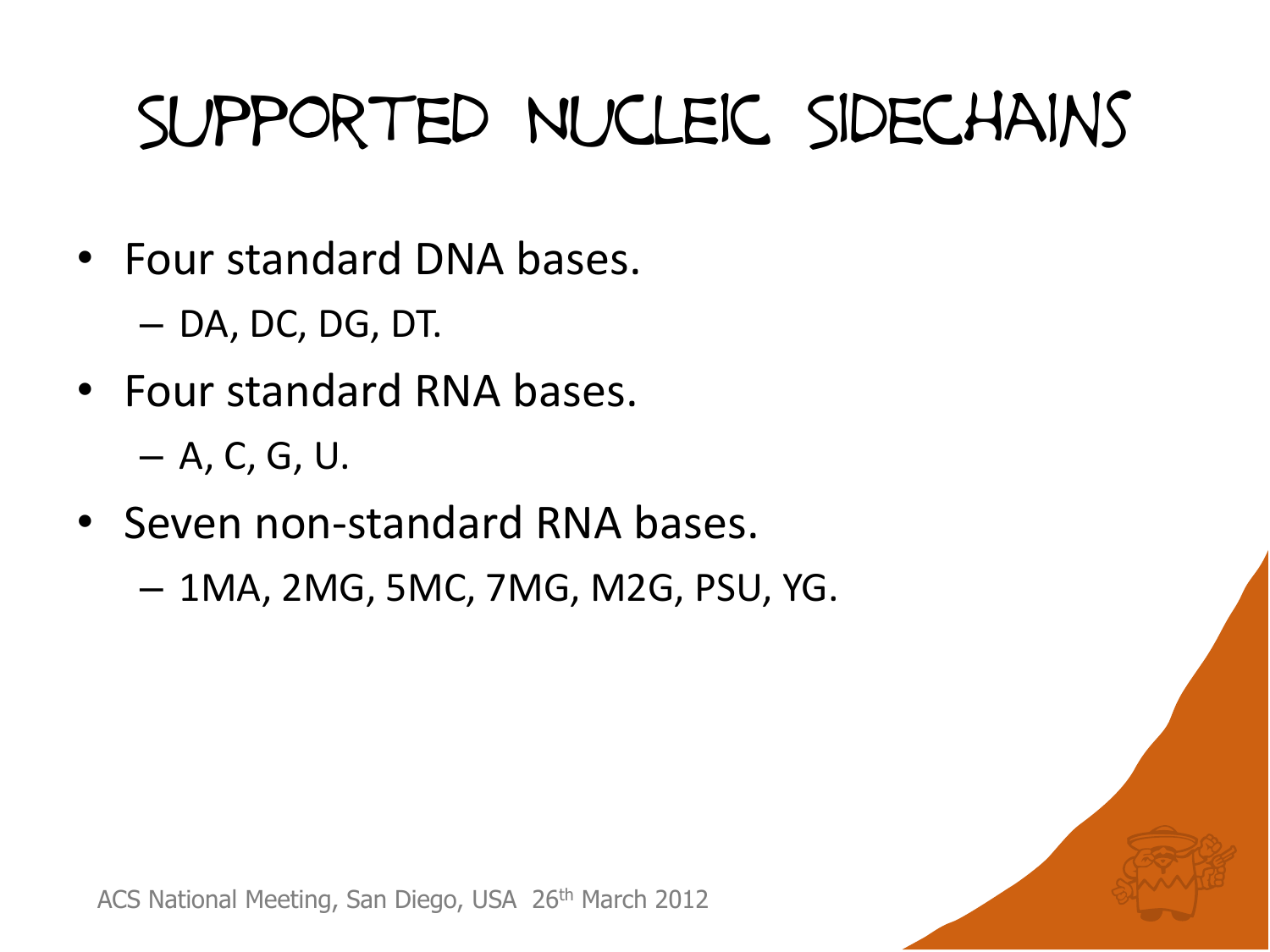### OEPerceiveResidues Performance

• As measured on a 2.2GHz AMD Opteron.

| Code | <b>Atoms</b> |    | Mons Timings | Average           |
|------|--------------|----|--------------|-------------------|
| 1CRN | 327          | 46 | 15s/10K      | 1.5 <sub>ms</sub> |
| 4TNA | 1,656        | 76 | 98s/10K      | 9.8 ms            |
| 1GD1 | 10,984       |    | 1336 185s/1K | 185 ms            |

• Previous work by Siani, Weininger and Blaney (JCICS 1994) report taking 8.2s on an R3000 SGI to identify insulin (51aa) using SMARTS matching.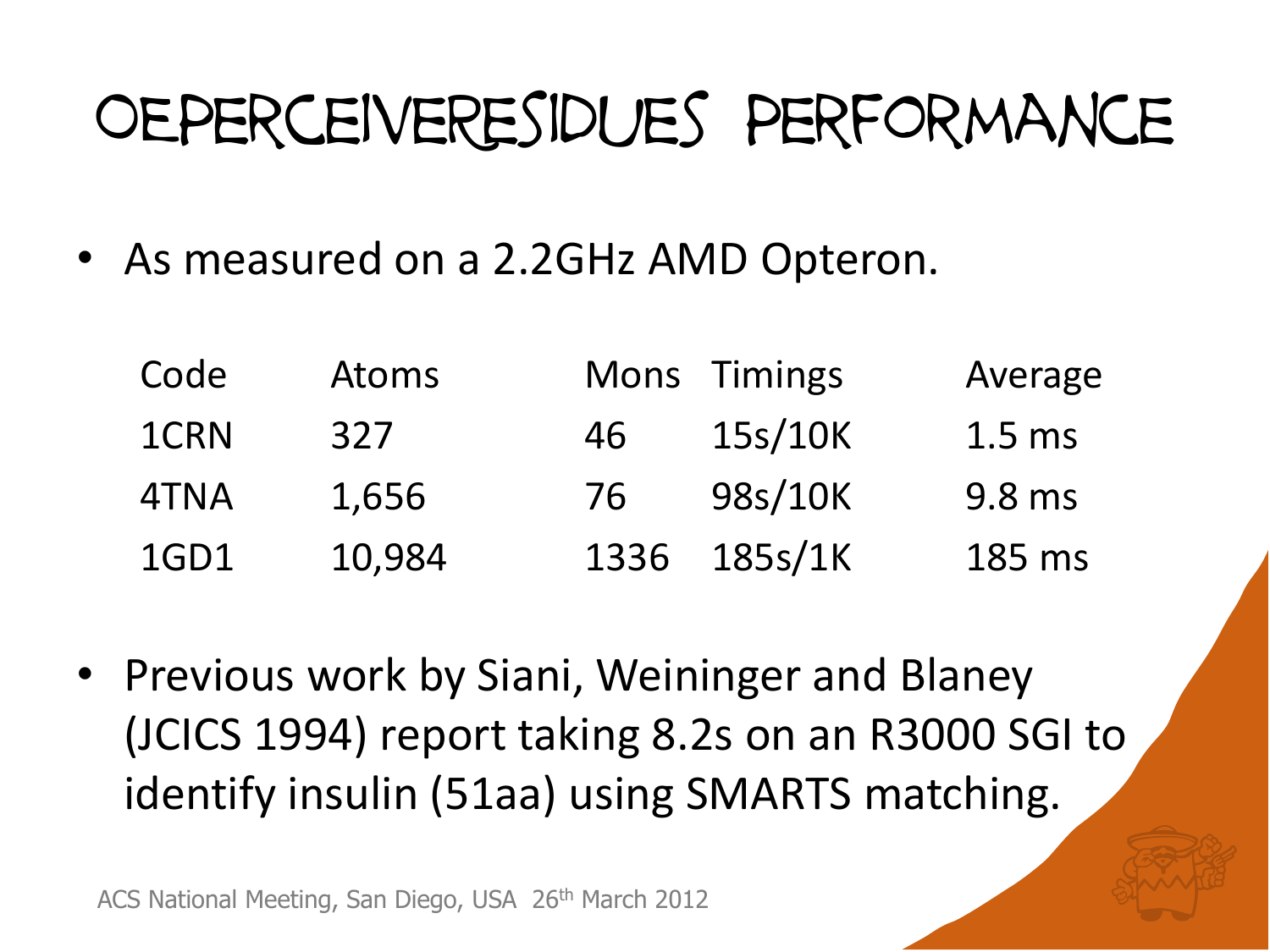## byteCode Size Issues

- Using all possible traversal permutations works well for the standard amino and nucleic acid sidechains.
- To match the 34 supported amino acid sidechains required a "program" of only 521 bytecodes, and the 11 supported nucleic acid bases required 3,488 byte codes.
- Then came wybutosine (PDB residue YG) which had pathological branching requiring 91,974 byte codes due to combinatorics.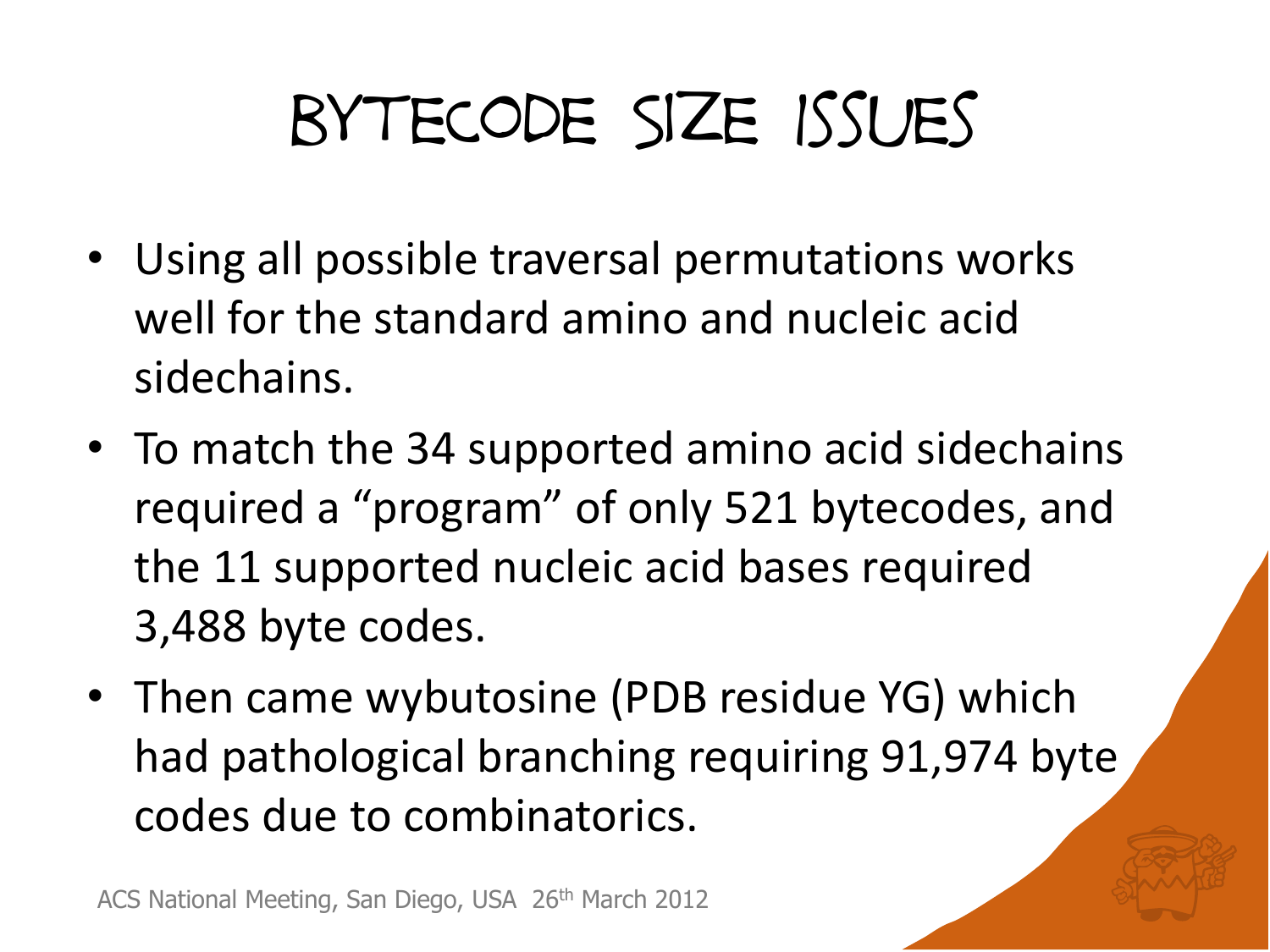#### WYBUTOSINE

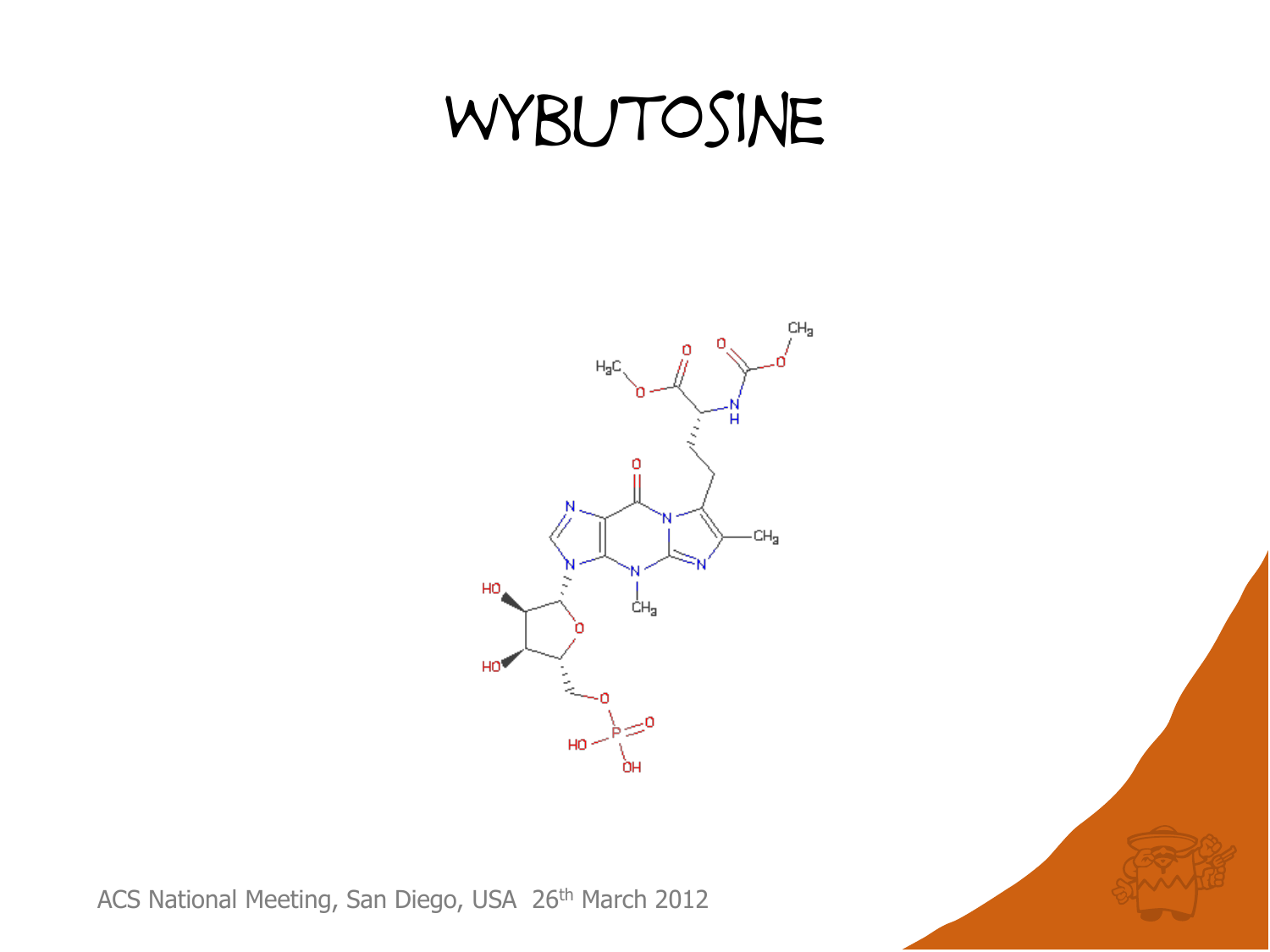## Bytecode Size Issues

- The solution was to perform a local sorting step when pushing neighboring atoms on to the stack.
- Sort uses atomic number and heavy degree.
- No performance impact in OEChem as we were already sorting for permutation stability.

| Dictionary     | <b>Before</b> | After |
|----------------|---------------|-------|
| Peptide        | 521           | 301   |
| <b>Nucleic</b> | 3,488         | 326   |
| Nucleic+YG     | 95,391        | 649   |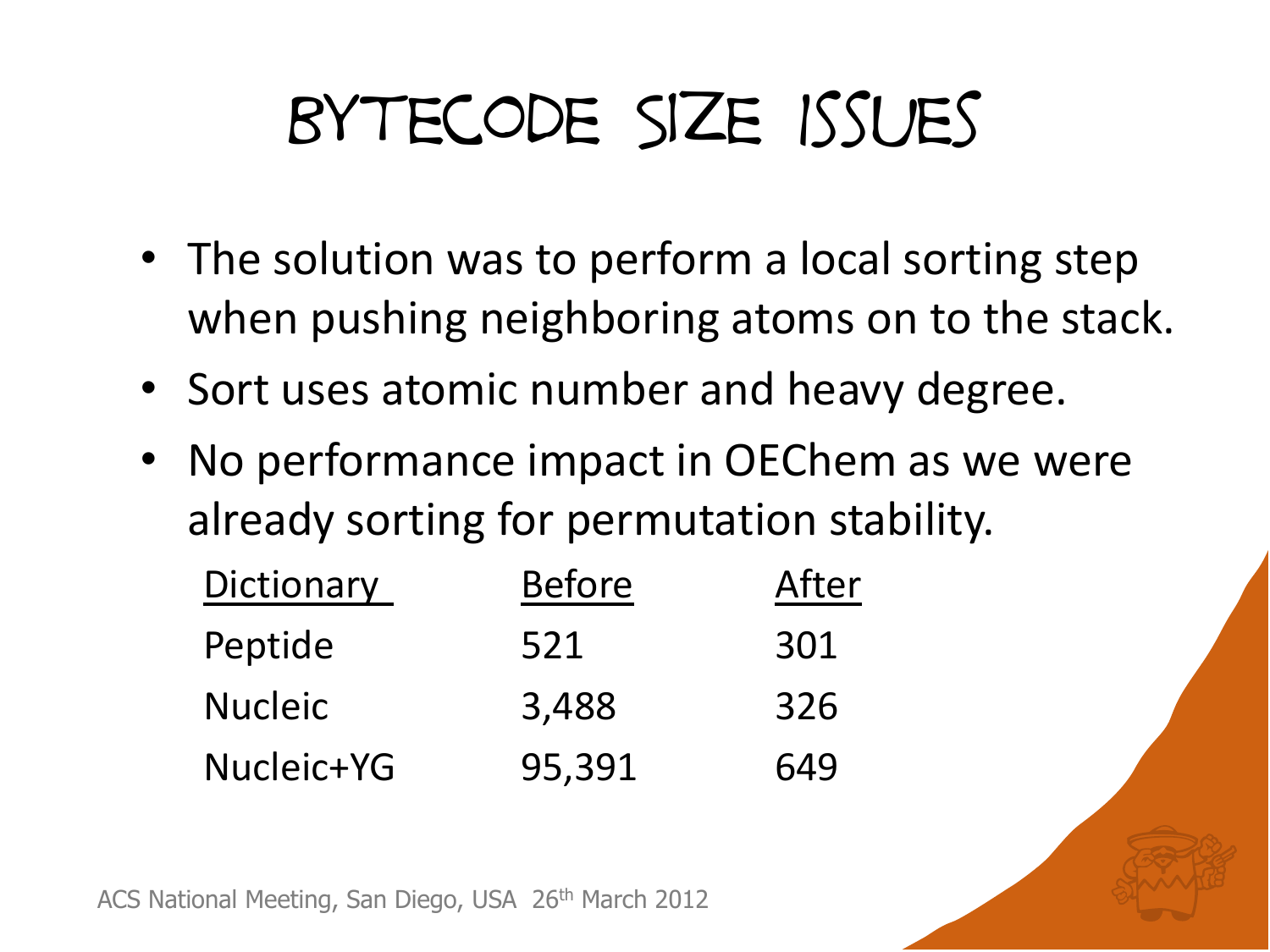## Identifying peptides

- To a first approximation, use OpenBabel to convert the SMILES to a PDB file, and if it only contains ATOMs (no HETATMs) it's a peptide.
- A better definition is to use an explicit list of acceptable amino (and nucleic) acid residues and check for the presence of these.
- Crosslinking is easily retrieved as bonds between residues, excepting standard eupeptide links.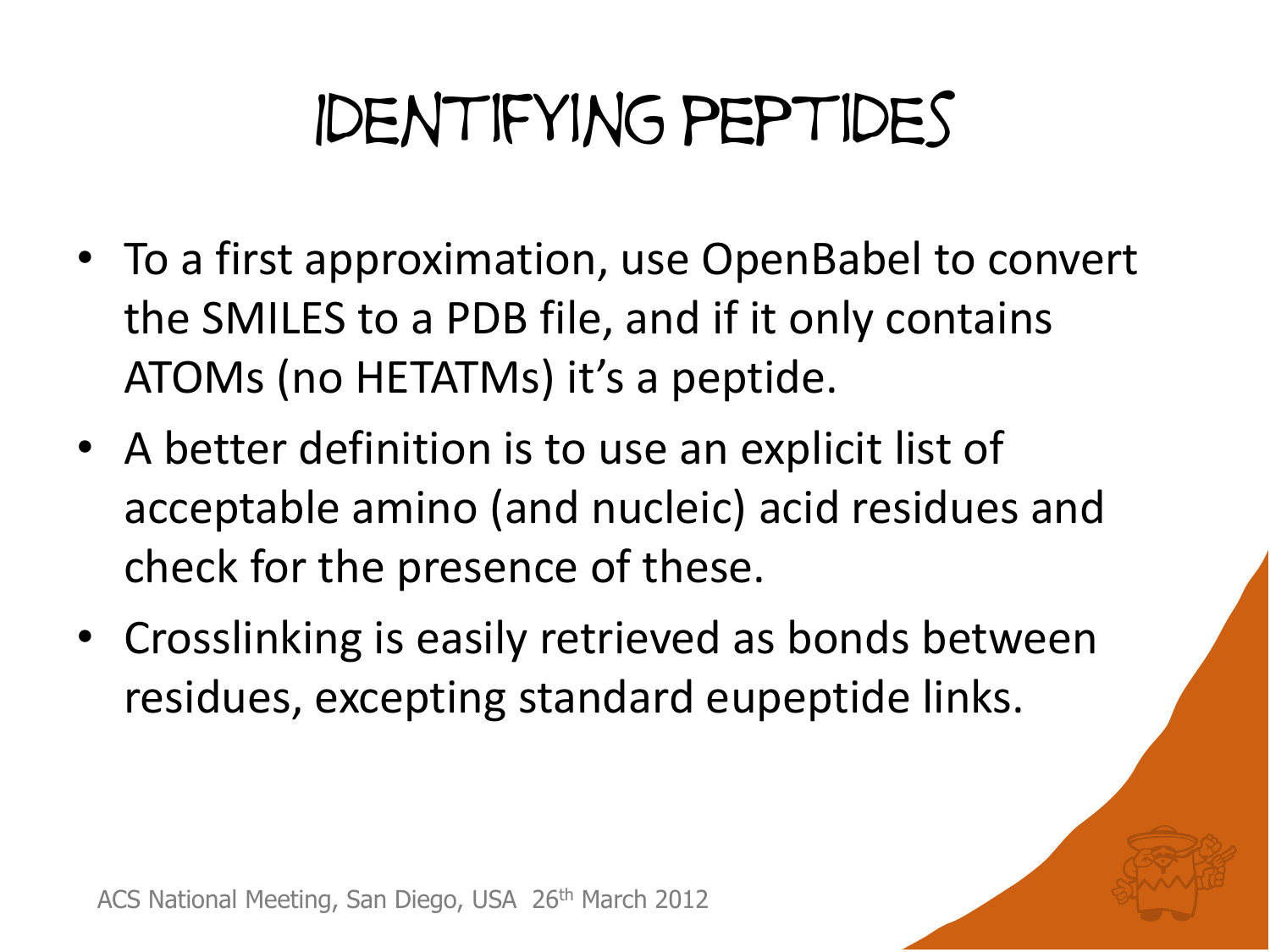#### Crambin (FDA & IUPAC STYLES)





$$
- Pro-Gly - Asp - Tyr - Ala - Asn - OH
$$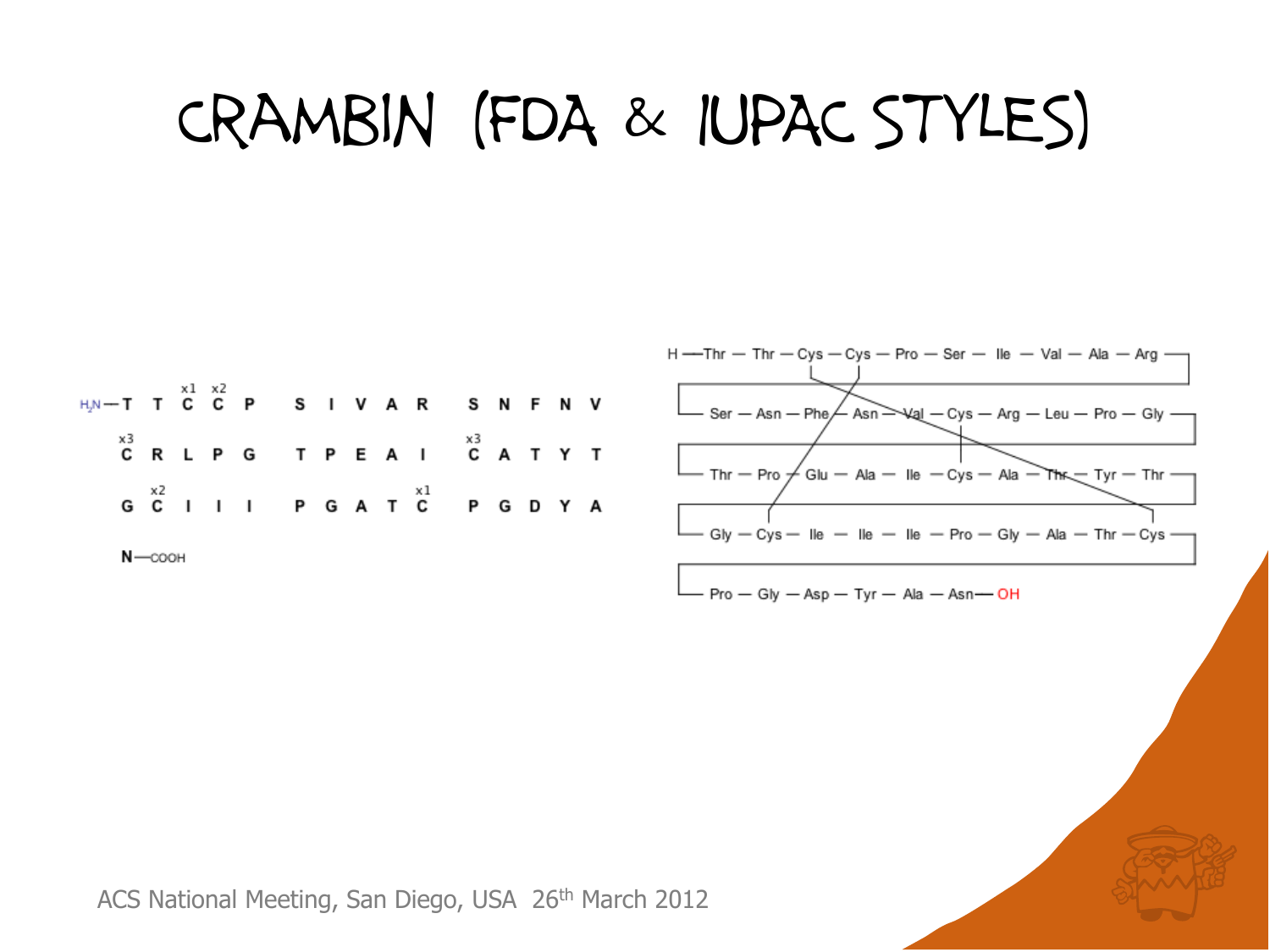## Human insulin (MULtiple chains)

$$
H \rightarrow Phe - Val - Asn - Gh - His - Leu - Cys - Gly - Ser - His
$$
\n
$$
Leu - Val - Glu - Ala - Leu - Tyr - Leu - Val - Cys - Gly
$$
\n
$$
Glu - Arg - Gly - Phe - Phe - Tyr - Thr - Pro - Lys - Thr - OH
$$

$$
H \rightarrow Gly - \text{lle} - \text{Val} - \text{Glu} - \text{Gln} - \text{Cys} - \text{Cys} - \text{Thr} - \text{Ser} - \text{lle}
$$
\n
$$
X^3
$$
\n
$$
X^3
$$
\n
$$
X^3
$$
\n
$$
X^2
$$
\n
$$
Cys - \text{Ser} - \text{Leu} - \text{Tyr} - \text{Gln} - \text{Leu} - \text{Glu} - \text{Asn} - \text{Tyr} - \text{Cys} - \text{Na} - \text{Na} - \text{Na} - \text{Na} - \text{Na} - \text{Na} - \text{Na} - \text{Na} - \text{Na} - \text{Na} - \text{Na} - \text{Na} - \text{Na} - \text{Na} - \text{Na} - \text{Na} - \text{Na} - \text{Na} - \text{Na} - \text{Na} - \text{Na} - \text{Na} - \text{Na} - \text{Na} - \text{Na} - \text{Na} - \text{Na} - \text{Na} - \text{Na} - \text{Na} - \text{Na} - \text{Na} - \text{Na} - \text{Na} - \text{Na} - \text{Na} - \text{Na} - \text{Na} - \text{Na} - \text{Na} - \text{Na} - \text{Na} - \text{Na} - \text{Na} - \text{Na} - \text{Na} - \text{Na} - \text{Na} - \text{Na} - \text{Na} - \text{Na} - \text{Na} - \text{Na} - \text{Na} - \text{Na} - \text{Na} - \text{Na} - \text{Na} - \text{Na} - \text{Na} - \text{Na} - \text{Na} - \text{Na} - \text{Na} - \text{Na} - \text{Na} - \text{Na} - \text{Na} - \text{Na} - \text{Na} - \text{Na} - \text{Na} - \text{Na} - \text{Na} - \text{Na} - \text{Na} - \text{Na} - \text{Na} - \text{Na} - \text{Na} - \text{Na} - \text{Na} - \text{Na} - \text{Na} - \text{Na} - \text{Na} - \text{Na} - \text{Na} - \text{Na} - \text{Na} - \text{Na} - \text{Na} - \text{Na} - \text{Na} - \text{Na} -
$$

 $Asn$  -  $OH$ 

ACS National Meeting, San Diego, USA 26th March 2012

 $H,N-F$  V N Q H L  $C$  G S H L V E A L

H\_N --G I V E Q  $\overline{C}$  C C T S I  $\overline{C}$  S L Y Q

 $N$  -  $\sim$   $\sim$   $\sim$ 

L E N Y C

Y L V C G E R G F F Y T P K T-COOH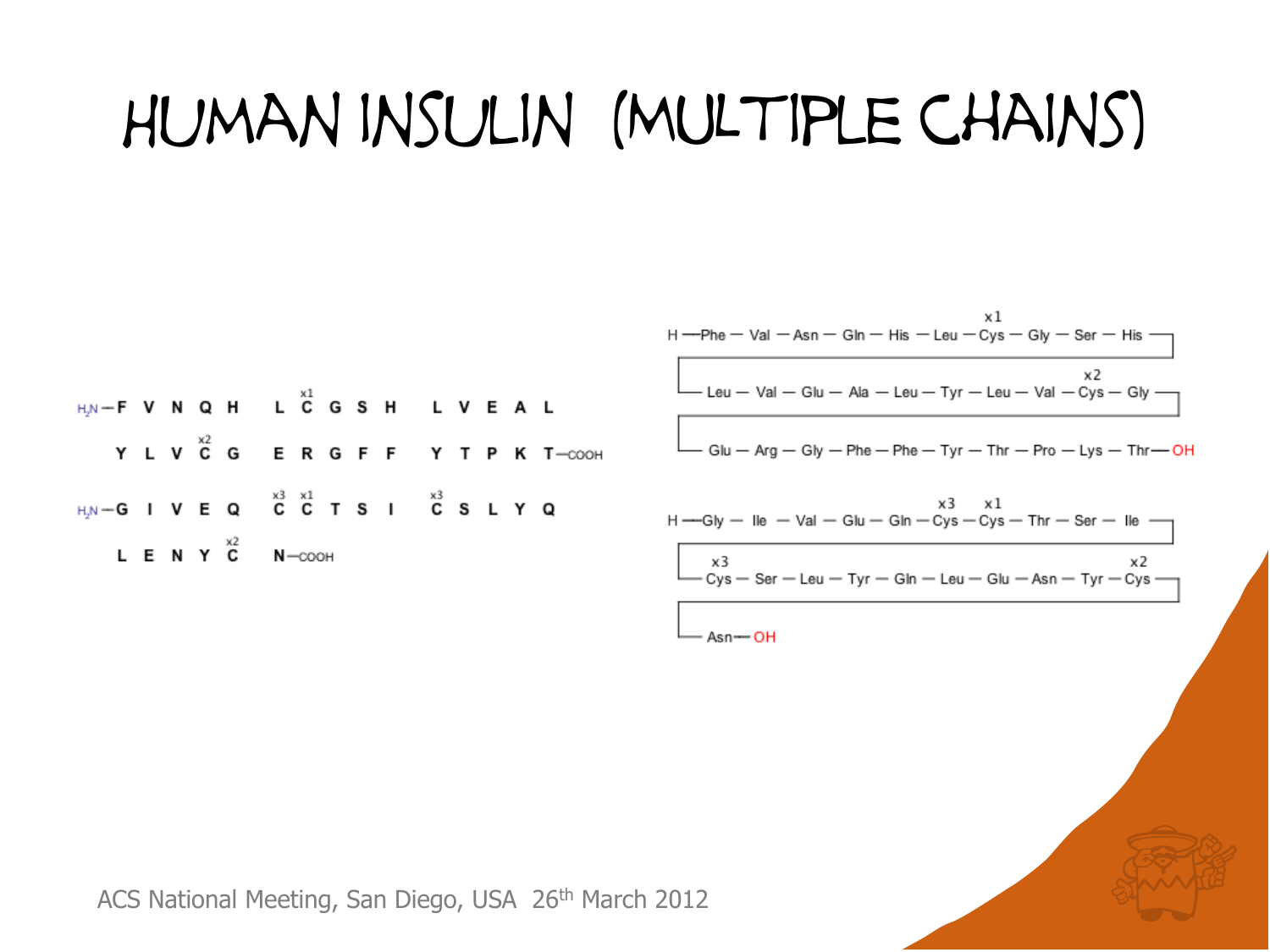#### Oxytocin (Disulfide & amide)

$$
H_2N \xrightarrow{X1} Y \qquad I \qquad Q \qquad N \qquad \overset{X1}{C} \qquad P \qquad L \qquad G \xrightarrow{CONH_2}
$$

$$
H - C
$$
ys – Tyr – lle – GIn – Asn – Cys – Pro – Leu – Gly— NH<sub>2</sub>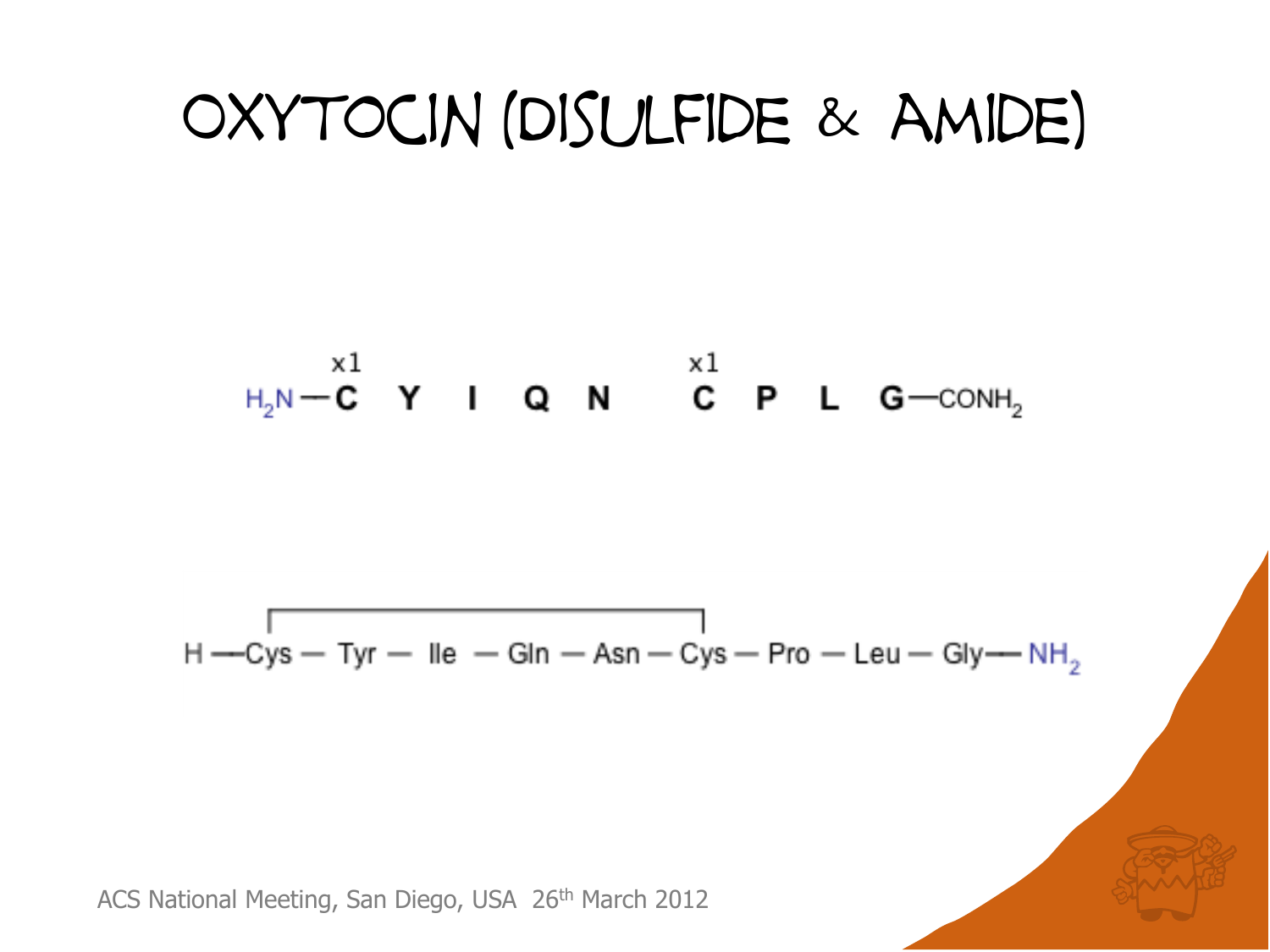#### Gramicidin S (cyclic peptides)

#### **P V** Orn L D-Phe **P V** Orn D-Phe

D-Phe  $-$  Pro  $-$  Val  $-$  Orn  $-$  Leu  $-$  D-Phe  $-$  Pro  $-$  Val  $-$  Orn  $-$  Leu  $-$ 

+ D-Phe → Pro → Val → Orn → Leu → D-Phe → Pro → Val → Orn → Leu —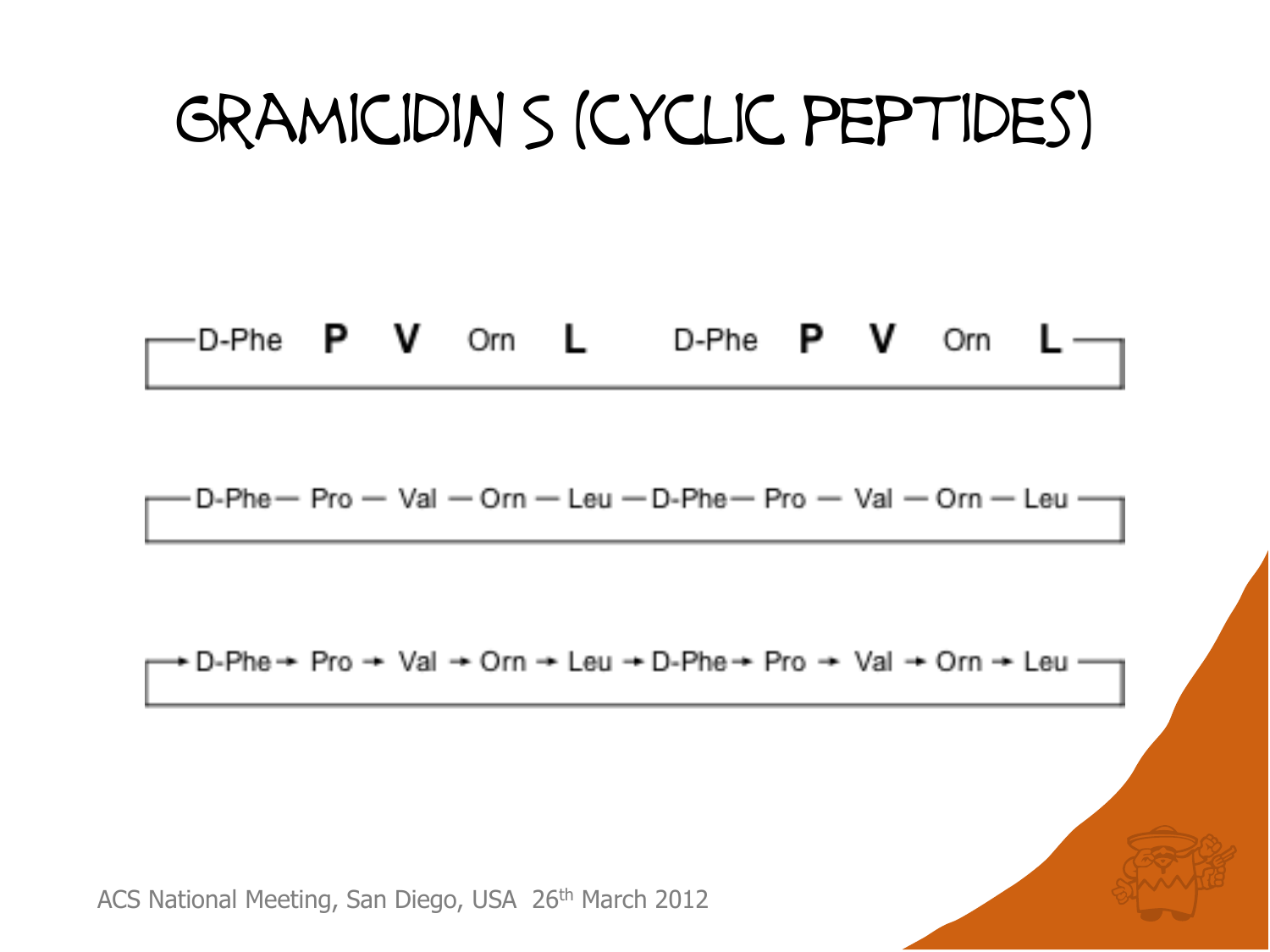#### LULIBERIN (TERMINAL OPTIONS)

Pyr - His - Trp - Ser - Tyr - Gly - Leu - Arg - Pro - Gly -  $NH_2$ 

$$
H \rightarrow Pyr - His - Trp - Ser - Tyr - Gly - Leu - Arg - Pro - Gly - NH
$$

 $H_2N$  ---Pyr – His – Trp – Ser – Tyr – Gly – Leu – Arg – Pro – Gly – CONH<sub>2</sub>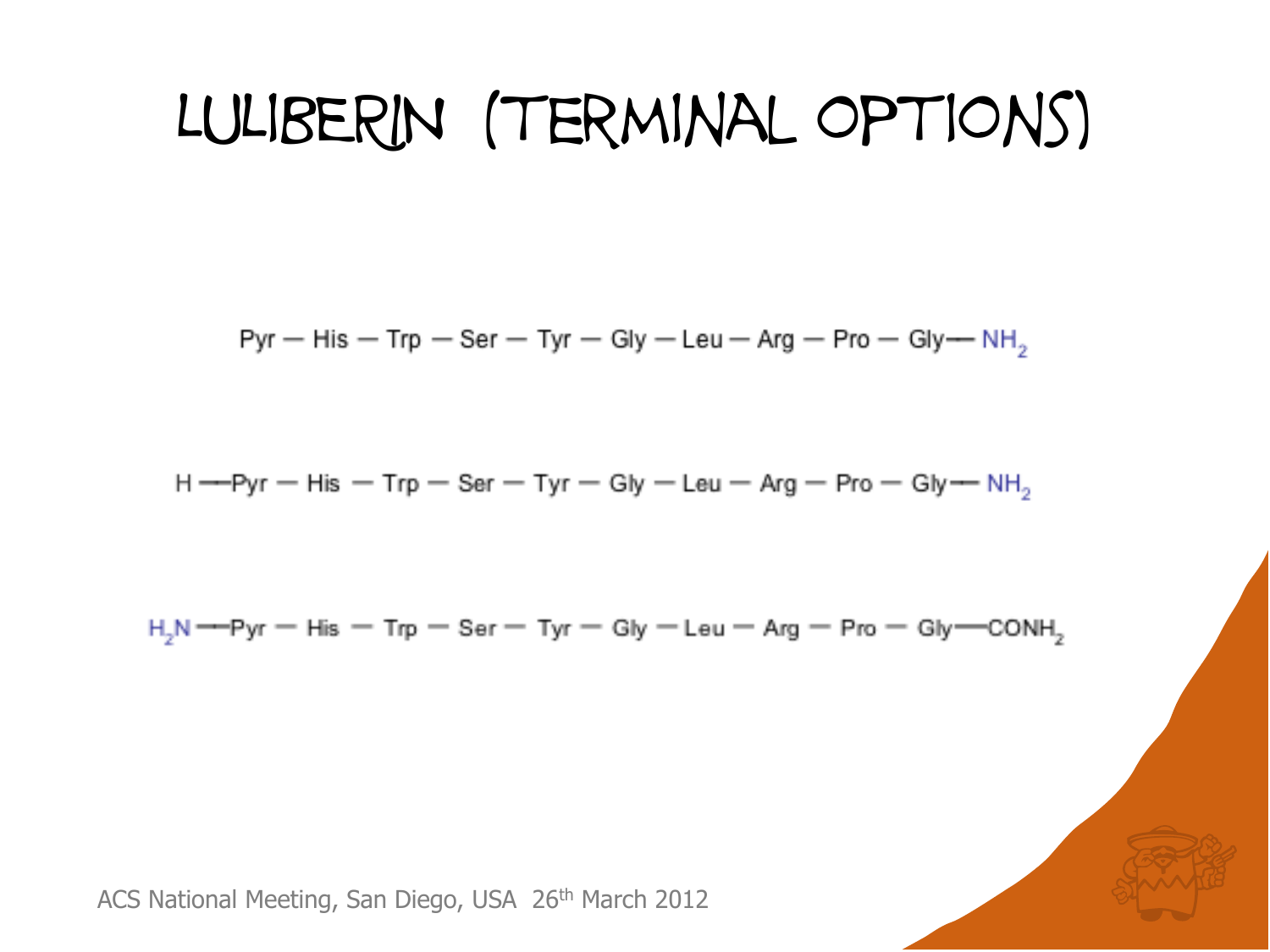#### NESIritide (stereo options)

| x1<br>H --Ser - Pro - Lys - Met - Val - Gln - Gly - Ser - Gly - Cys --            |
|-----------------------------------------------------------------------------------|
| $\boxed{\phantom{a}}$ Phe – Gly – Arg – Lys – Met – Asp – Arg – Ile – Ser – Ser – |
| $\Box$ Ser – Ser – Gly – Leu – Gly – Cys – Lys – Val – Leu – Arg –                |
| $-$ Arg $-$ His $-$ OH                                                            |

$$
H \rightarrow \text{Ser} - \text{Pro} - \text{Lys} - \text{Met} - \text{Val} - \text{Gln} - \text{Gly} - \text{Ser} - \text{Gly} - \text{Cys}
$$
\n

| D-Phe-Gly                                                                                                                             | Arg - \text{Lys} - \text{Met} - \text{Asp} - \text{Arg} - \text{lle} - \text{D-Ser} - \text{Ser} |
|---------------------------------------------------------------------------------------------------------------------------------------|--------------------------------------------------------------------------------------------------|
| SET - \text{Ser} - \text{Gly} - \text{Gly} - \text{Lgu} - \text{Gly} - \text{Cys} - \text{Lys} - \text{Val} - \text{Leu} - \text{Arg} |                                                                                                  |
| Arg - \text{His} \rightarrow \text{OH}                                                                                                |                                                                                                  |

x1 H-LSer - LPro - LLys - LMet - LVal - LGIn - Giy - LSer - Giy - LCys - DPhe - Gly - LArg - LLys - LMet - LAsp - LArg - LIIe - DSer - LSer хı - LSer - LSer - Gly - LLeu - Gly - LCys - LLys - LVal - LLeu - LArg -- LArg - LHis - OH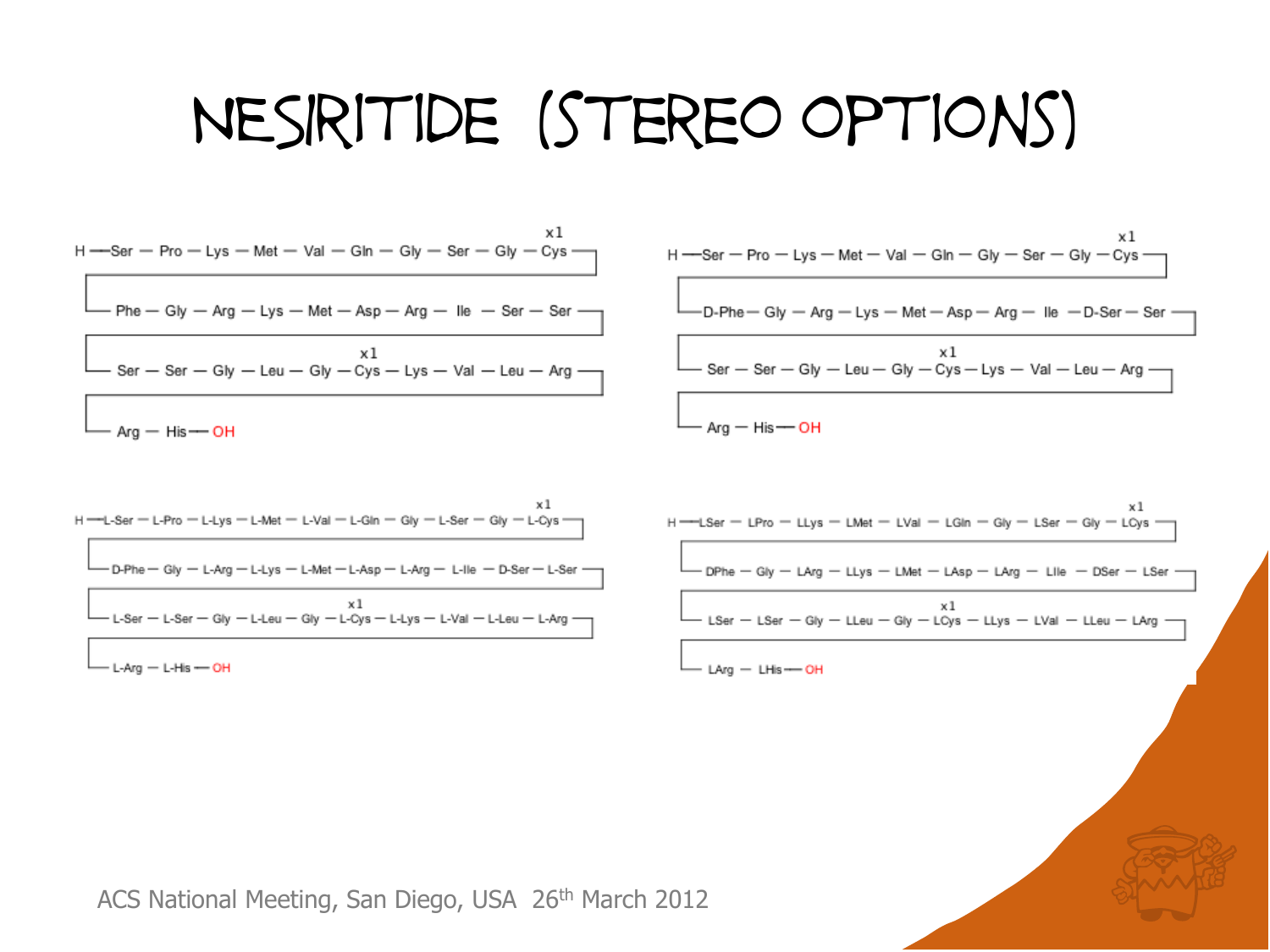## DATABASE STATISTICS

- Unfortunately, of 250251 compounds in the NCI Aug 2000 database, only 758 (0.3%) are peptide or peptide-like and only 86 (0.03%) are oligonucleotide sequences.
- Of the 32,274,581 compounds in PubChem[February 2012], only 251,866 (0.78%) and only 1075 (0.00%) are oligonucleotide sequences.
- Alas the SMARTS pattern "NCC(=O)NCC(=O)NCC=O" for a tripeptide only matches 391,502 (1.2%), an upper bound on the prevalence of peptides.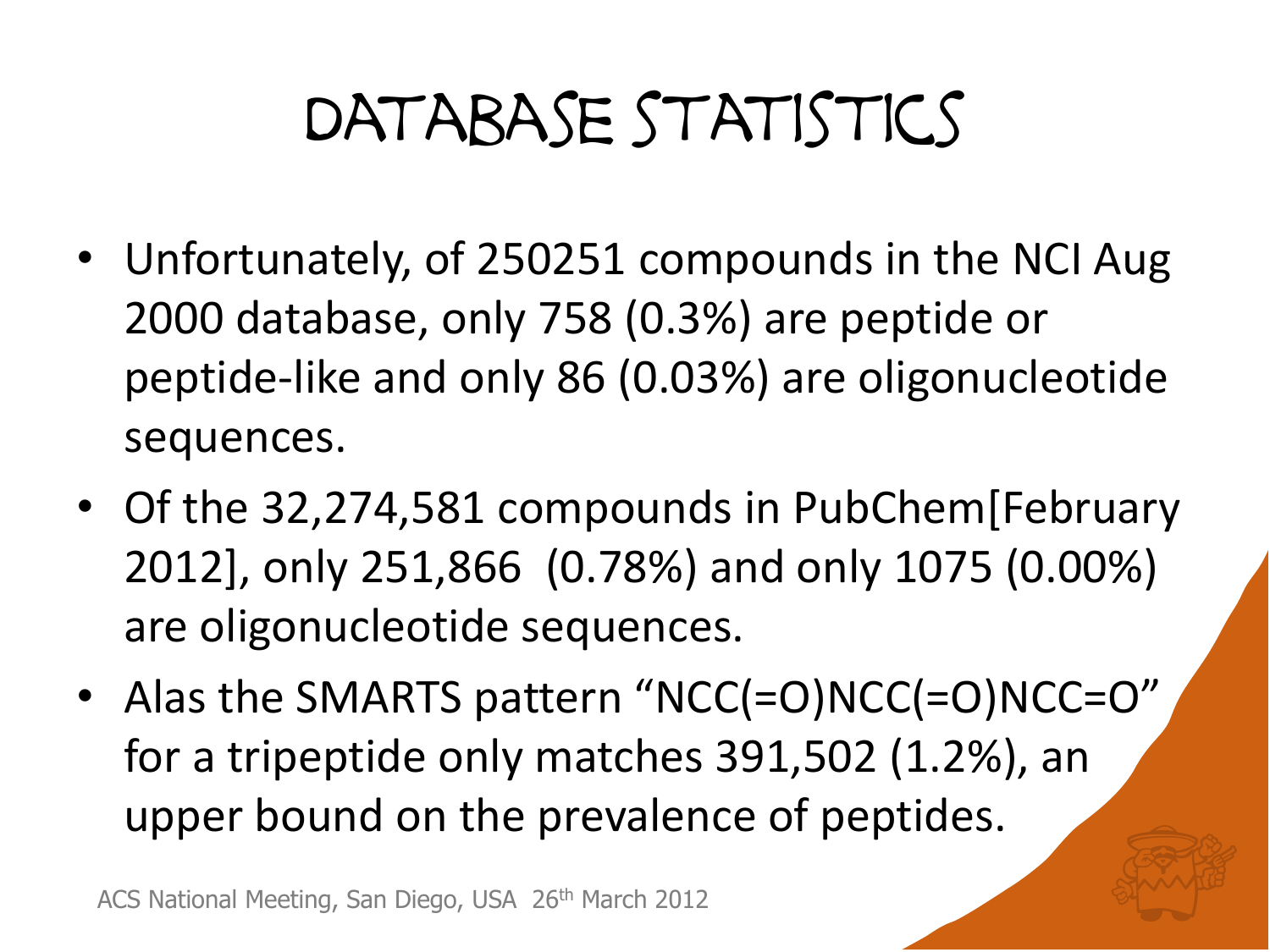## Future Work

- Analysis of non-standard AA usage in drugs.
- Additional non-standard sidechains (SAR).
- Alloisoleucine (IIL) and allothreonine (ALO).
- Glycoinformatics (post-translational sugar chains).
- Matching improvements (compilation/profiling).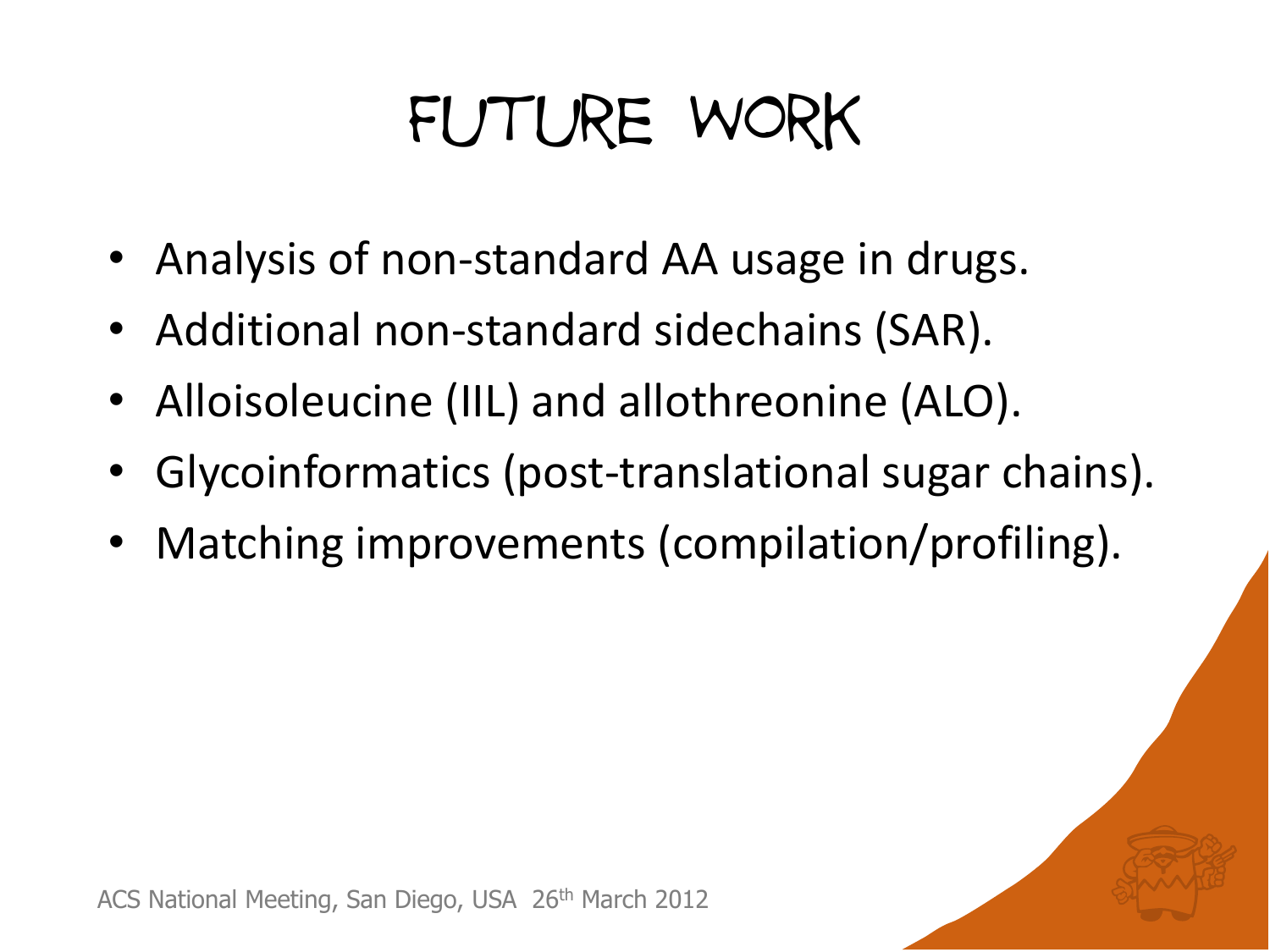## conclusions

- Peptides and biologics don't need their own file formats if their sequence can be perceived.
- Generating prettier 2D depictions is simple.
- Peptide informatics (and glycoinfomatics) potentially offer great opportunities for research and innovation.
- It's always great to find a new use for an old algorithm.